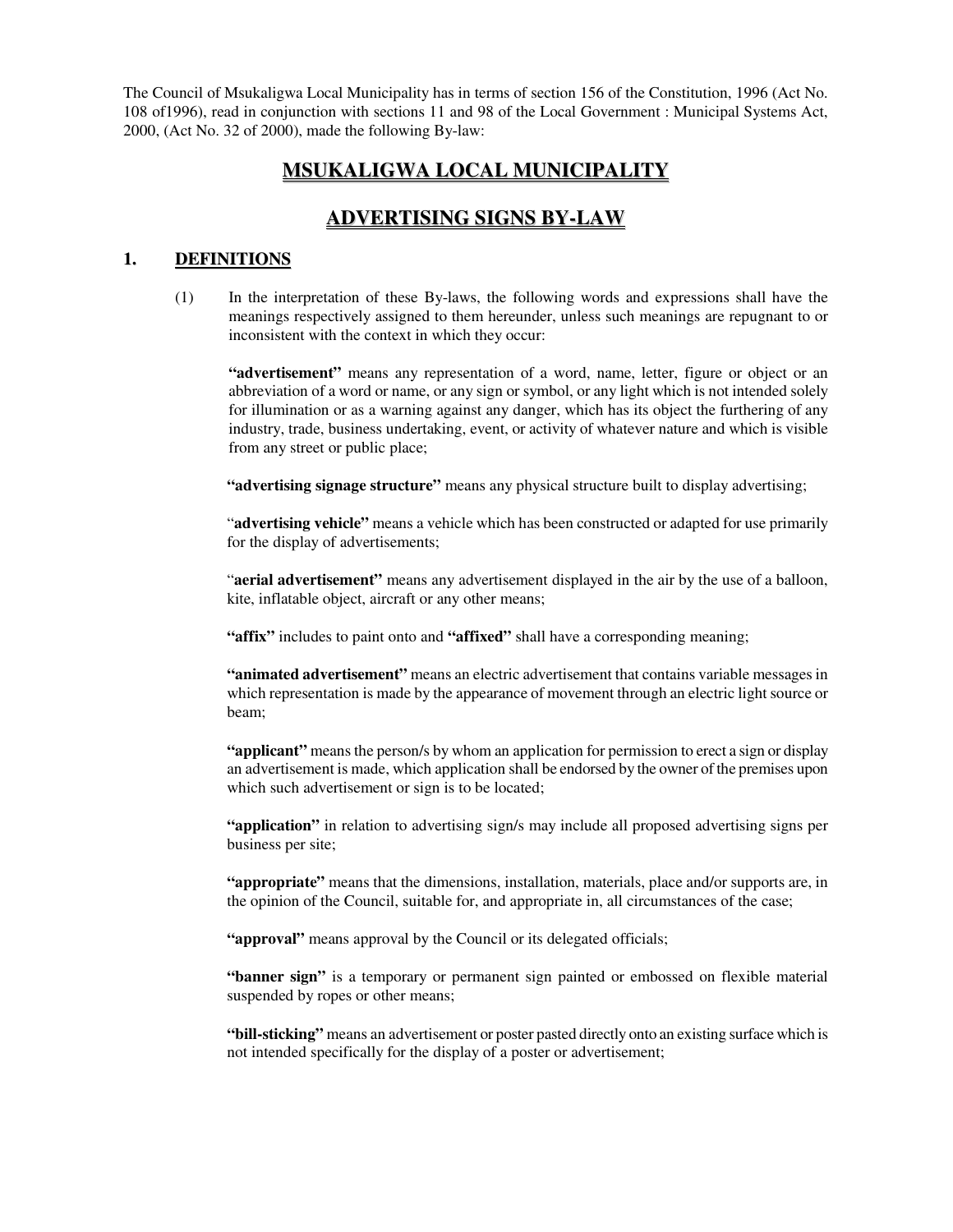**"building"** means any structure whatsoever with or without walls, having a roof or canopy and a normal means of ingress and egress thereunder, covering any area in excess of  $5m<sup>2</sup>$  and having an internal height of more than 1,7m;

**"canopy"** means a rigid roof-like projection from the wall of a building;

**"cantilever"** means a projecting feature that is dependant for its support on the main structure of a building without independent vertical or other supports;

**"change of face"** means an alteration to the content of the advertisement displayed on an approved signage structure;

**"clear height"** in relation to a sign means the vertical distance between the lowest edge of the sign and the level of the ground, footway or roadway immediately below the sign;

**"cluster sign"** means a number of signs, all of the same size, erected symmetrically on one or more standards or pylons;

**"combustible"** means will burn or ignite at or below a temperature of 750°C when tested for combustibility in accordance with British Standard 476: 1932: Definitions of fire-resistance, incombustibility and non-inflammability of building materials and structures(including methods of test);

**"Council"** means the Msukaligwa Local Municipality and its successors in law, and includes the Council of that municipality or its Executive Committee or any other body acting by virtue of any power delegated to it in terms of legislation, as well as any officer to whom the Executive Committee has delegated any powers and duties with regard to these By-laws;

**"Council property"** includes all property, whether movable or immovable, which is owned by, vests in or is under the control of the Council;

**"curtilage"** is the whole of the area of land within the boundaries of the subdivision/s forming the site of any building;

**"depth of a sign"** means the vertical distance between the uppermost and lowest edges of the sign;

**"deemed to comply"** means that if an advertising signage structure meets certain specified criteria it may be deemed to satisfy the requirements of the Council for consent purposes;

**"designated areas"** are areas of maximum, partial or minimum control that have been specifically designated in the policy for the display of various types of advertising signs;

**"display"** means the display or erection of an advertising sign or structure;

**"electronic sign"** means a sign that has an electronically controlled, illuminated display surface which allows the advertisement to be changed, animated or illuminated in various ways;

**"election advertisement"** means an advertisement used in connection with any national, provincial or municipal election, by-election or referendum;

**"environmental impact assessment"** in relation to outdoor advertising means an assessment of the impact that an advertising sign or structure may have on the environment;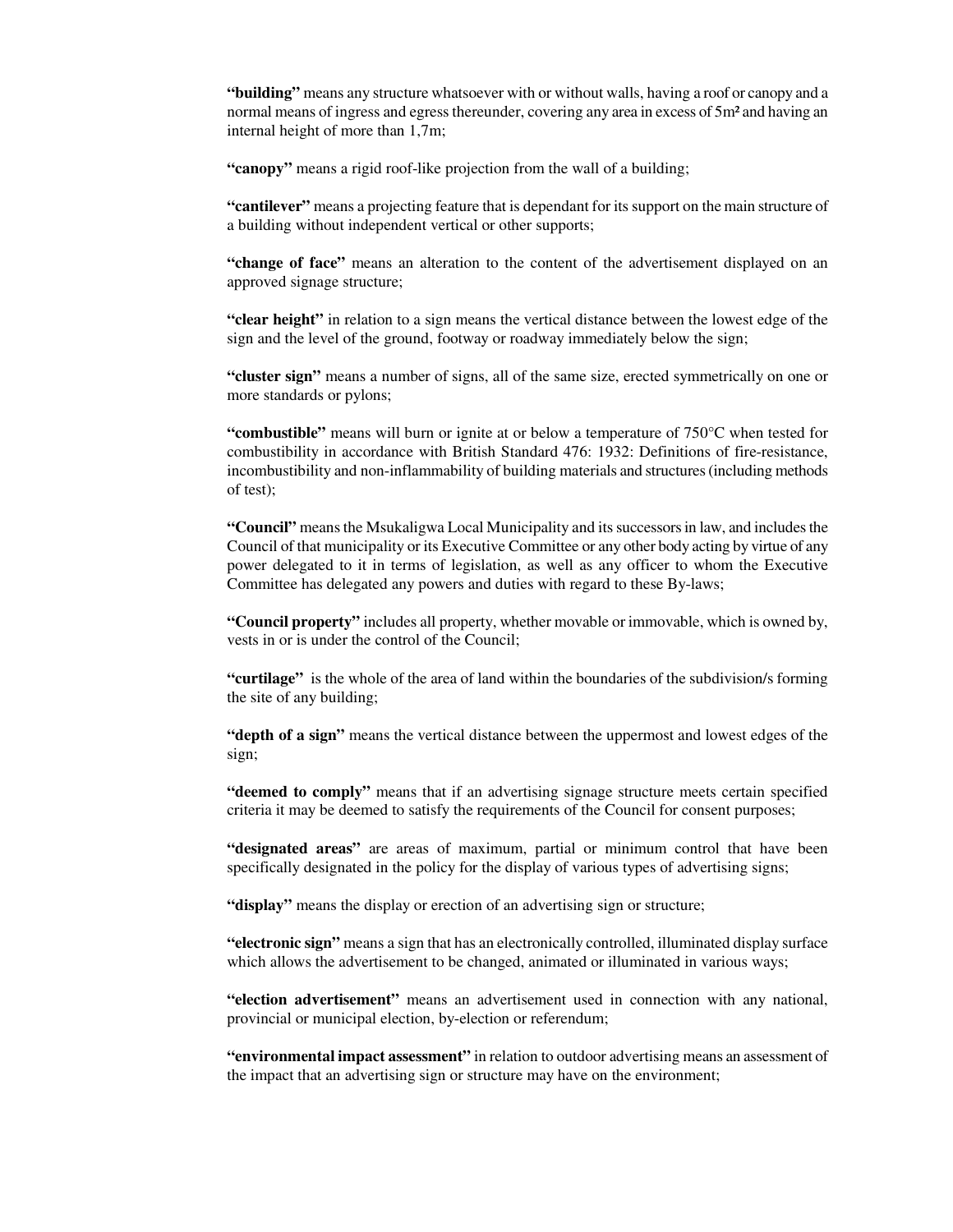**"estate agents' board"** means an advertisement that istemporarily displayed to advertise the fact that land, premises, development or other forms of fixed property are for sale or to let;

**"flag"** means a piece of cloth (or similar material) upon which an advertisement is displayed which is attached to a single rope, pole or flagstaff projecting vertically in such a way that its contents are normally not readable in windless conditions. Flags exclude–

- (a) national flags that do not carry advertisement in addition to the design of the flag or flagstaff; and
- (b) flags carried as part of a procession;

**"flashing advertisement"** means an electric advertisement which intermittently appears and disappears;

**"flat sign"** means any wall sign, other than a projecting sign, which is directly attached to the face of an external wall of a building or on a wall external to and not part of a building;

**"gore"** means the area immediately beyond the divergence of two roadways bounded by the edges of those roadways;

**"ground sign"** is a self-supporting sign erected on the ground and which is not attached to a building or a wall;

**"illuminated advertisement"** means an advertising signage structure which has been installed with electrical or other power for the purpose of illuminating the message of such sign;

**"lawfully displayed"** means displayed within the public view in accordance with the By-laws applicable at the time of the erection of the sign;

**"main wall"** means any external wall of a building but shall not include a parapet wall, balustrade or railing of a veranda or balcony;

**"mobile sign"** means a sign mounted on a vehicle or trailer and used specifically for advertising purposes;

**"municipality"** means the area of jurisdiction of the Msukaligwa Local Municipality;

**"non-profit body"** is a body established to promote a social goal without the personal financial gain of any individual or profit-making commercial organisation involved;

**"occupier"** includes any person in actual occupation of land or premises without regard to the title under which he/she occupies;

**"on-show sign"** means a temporary sign erected to indicate that a property is on view for sale;

**"on site or directional"** in relation to any advertisement, meansthatsuch advertisement conveys only the name and the nature of the industry, trade, business, undertaking or activity which is carried on within the building or premises on which the advertisement is displayed;

**"outdoor advertising"** means any form of advertising as defined, visible from any street or public place and which takes place out of doors;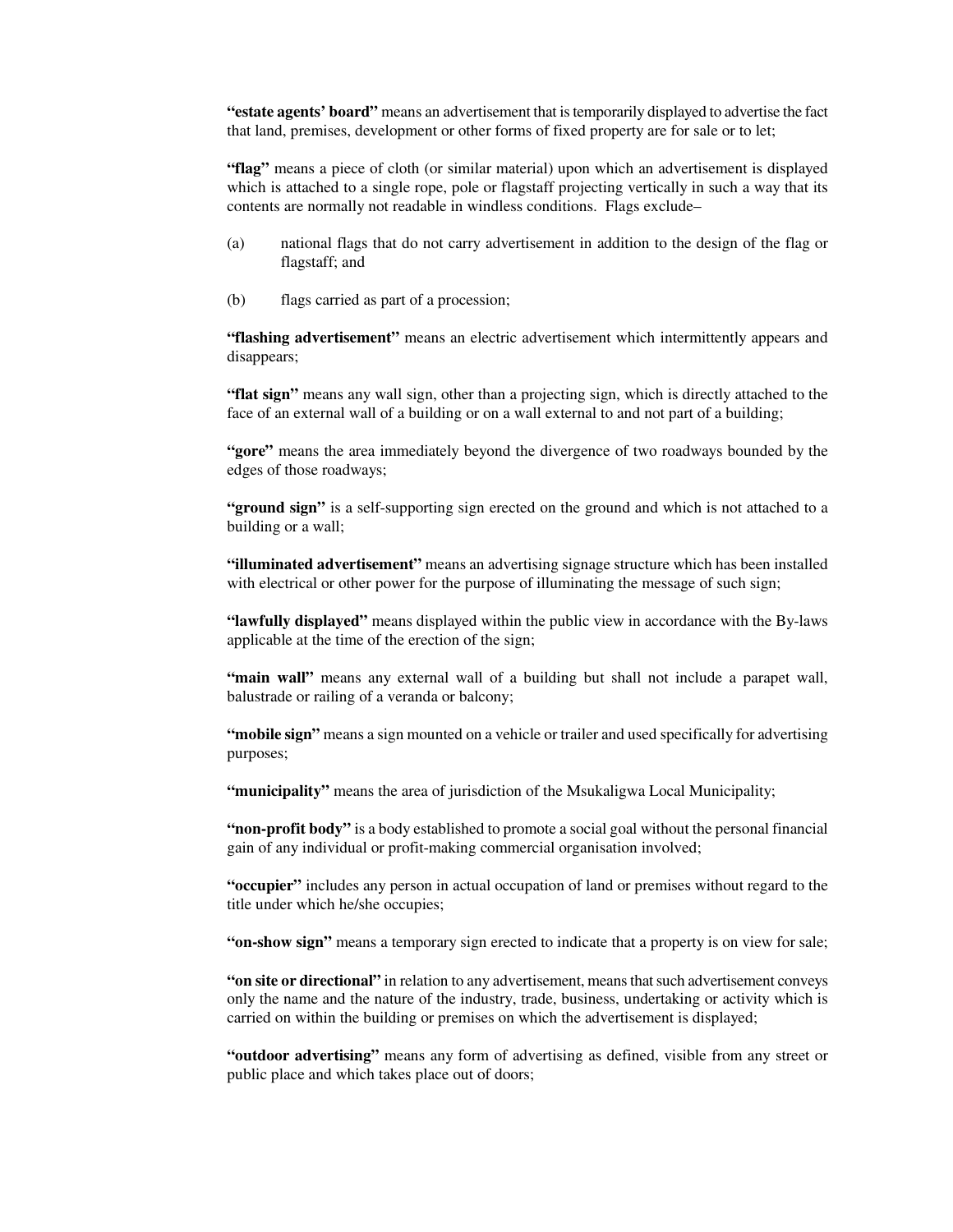**"overall height"** in relation to a sign, means the vertical distance between the uppermost edge of the sign and the level of the ground, pathway or roadway immediately below it;

**"portable board"** is any self-supporting sign or any other collapsible structure which is not affixed to the ground and which is capable of being readily moved;

**"posters"** are placards intended to be temporarily displayed in a street or public place as an announcement of a meeting, function or event relating to an election, activity or undertaking;

**"premises"** means any building together with the land on which such building is situated;

**"projected sign"** means any sign projected by a cinematograph or other apparatus, but does not include a sign projected onto the audience's side of a drive-in cinema screen during a performance;

**"projecting sign"** means any wall sign which is affixed to a building and protrudes more than 300mm from the wall of such building;

**"public place"** means any road, street, thoroughfare, bridge, subway, foot pavement, footpath, sidewalk, lane, square, open space, garden, park or enclosed space vested in the Council and to which the public has access;

**"remote or third party advertising"** means that the content ofsuch advertisement is unrelated to anything being undertaken on the premises on which such advertisement is displayed;

**"return wall"** means any external wall of a building or any other wall, which faces any boundary other than a street façade.

**"road reserve"** means the area contained within the statutory width of a road;

**"Road Traffic Act"** means the National Road Traffic Act, 1996 (Act No. 93 of 1996) and the Regulations promulgated in terms of this Act, as amended from time to time;

**"road traffic sign"** means any road traffic sign as defined in the Road Traffic Act, 1996;

**"roof sign"** means a sign painted or affixed directly onto the roof covering of a building;

**"SAMOAC"** means the South African Manual for Outdoor Advertising Council;

**"sandwich board"** is a portable, double-sided, freestanding, vertically splayed sign standing on the ground or carried by a person or vehicle;

**"sign"** means any physical structure or device intended for the display of an advertisement;

**"signalised traffic intersection"** means an intersection controlled by traffic lights;

**"sky sign"** means a sign that is placed or erected on or above the roof, parapet wall or eaves of a building;

**"specific consent"** means the written approval of the Council which is required on submission of a formal application;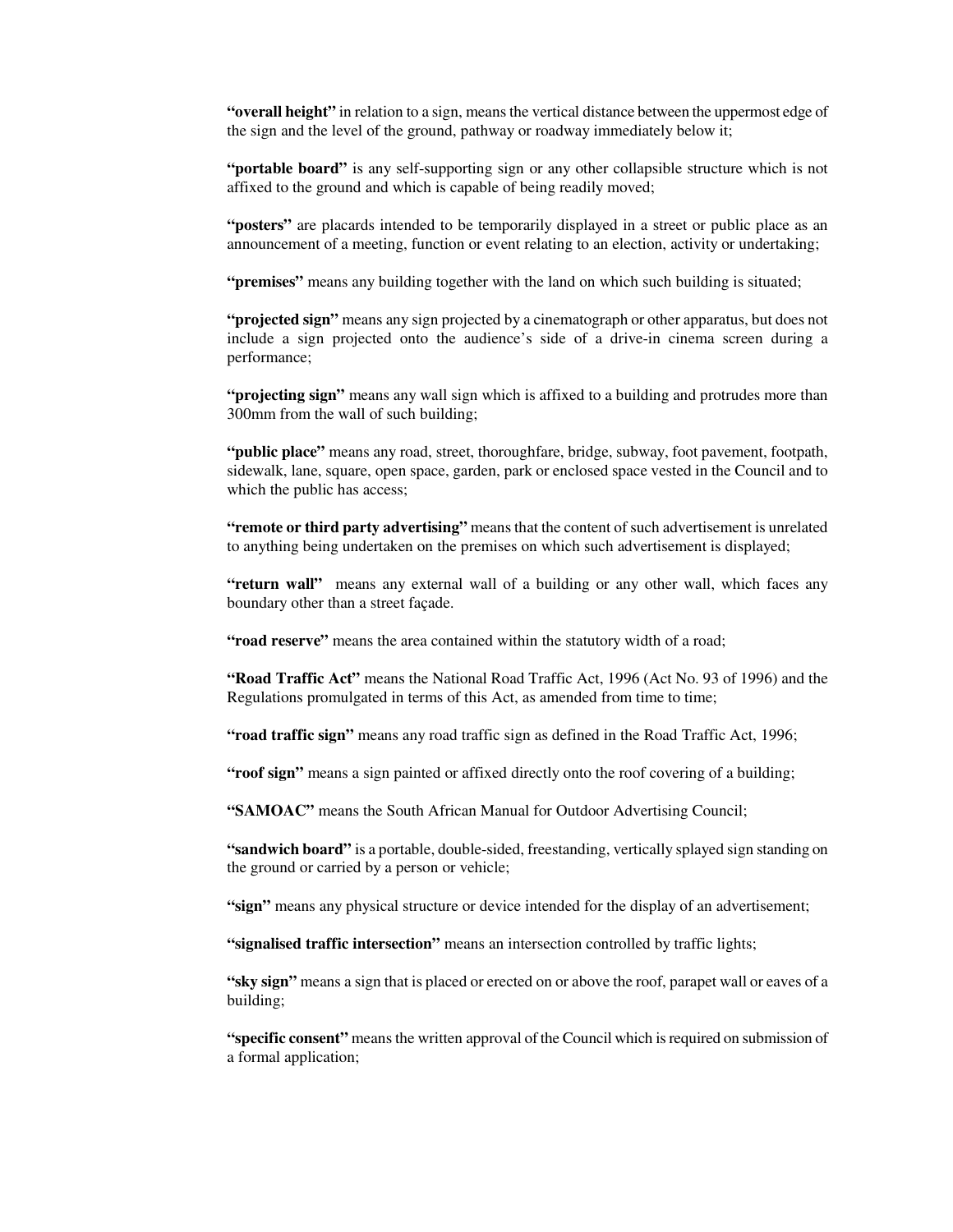**"street furniture"** means public facilities and structures which are not intended primarily for advertising and includes seating benches, planters, sidewalk litter bins, pole-mounted bins, bus shelters, sidewalk clocks and drinking fountains, but excludes road signs, traffic lights, street lights, or any other road-related structures;

**"street name signs"** means pole-mounted, double-sided, internally illuminated advertisements displayed in combination with street naming;

**"street line"** means the boundary of a public street;

**"temporary sign"** means a sign, not permanently fixed and not intended to remain fixed in one position, which is used to display an advertisement for a temporary period;

**"tri-vision"** means a display which, through the use of a triangular louvre construction, permits the advertising of three different copy messages in a predetermined sequence;

**"under-awning sign"** means a sign suspended or attached to the soffit or a canopy or veranda;

**"veranda"** is a roofed structure attached to or projecting from the façade of a building and supported along its free edge by columns or posts;

**"visual zone"** means the road reserve of a road and any area that is visible from any spot on such road reserve, but does not include an area situated at a distance of more than 250m from the road reserve boundary of a freeway in an urban area; and

**"zone"** means the use zone as defined in the Town Planning Scheme in course of preparation.

- (2) For the purpose of the application of the measurements, dimensions or areas specified in these By-laws in relation to signs, the same shall be applied to the sign as a whole, inclusive of any space between letters, words, figures, symbols, pictures, drawings and the like appearing thereon, and also any space between the perimeter of the sign and the actual advertisement appearing thereon.
- (3) Words applying to any individual shall include persons, companies and corporations, and the masculine gender shall include females as well as males, and the singular number shall include the plural and *vice versa*.

## **2. APPROVAL FOR ADVERTISEMENTS AND SIGNS**

- (1) Subject to the provisions of these By-laws, no person shall erect or cause or allow to be erected, altered, displayed or maintained any advertisement or sign which is visible from any street or public place or on anyCouncil property without first having obtained the written approval of the Council or its duly delegated officials.
- (2) Temporary or portable signs being posters or bills or the like temporarily displayed solely for or in connection with the particular occasion, function or event to which they relate, including directional signs to such an event, signs relating to an election or referendum held or conducted under the authority of any law, and signs carried through the streets, shall only be displayed with the prior written consent of the Director Technical Services and subject to such conditions as he may impose. Such signs shall not exceed 0,5m² in area.

## **3. EXEMPT ADVERTISEMENT AND SIGNS**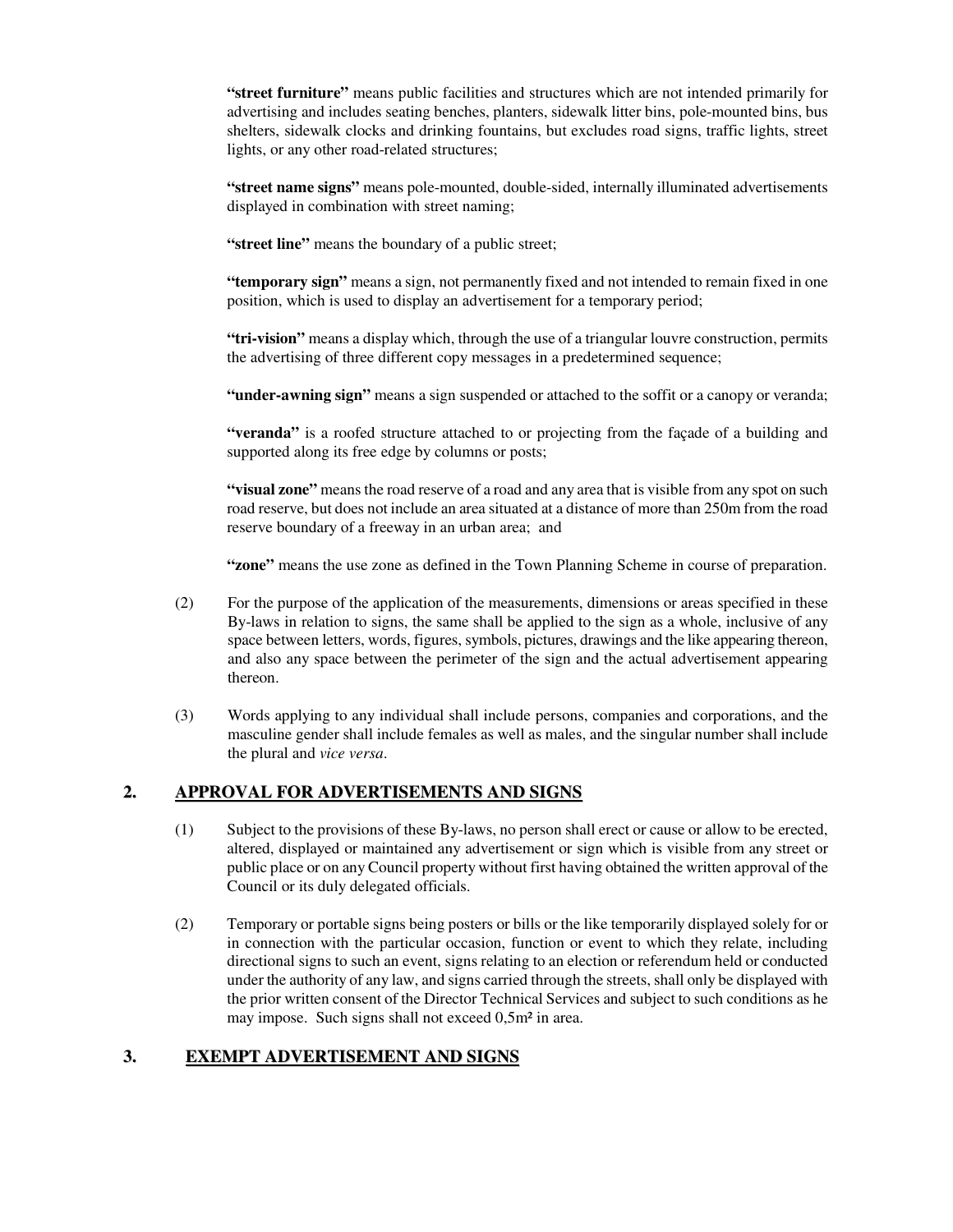- (1) Subject to the provisions of these By-laws, advertisements or signs for which no approval is required are as follows:
	- (a) Any advertisement orsign not exceeding 2m² which is required to be displayed in terms of any national, provincial or municipal legislation; i.e. company, close corporation, cooperative, licensed premises or professional offices, or any security sign limited to one per street frontage or premises.
	- (b) Any advertisement or sign over or near the main entrance to any premises in which a business is carried on and which bears only the name of the business.
	- (c) One advertisement or sign per street frontage indicating only the name and nature of an enterprise, practice, accommodation facility and place of residence as well as the name of the proprietor, partner or practitioner with a maximum area of 1,5m² per sign; or indicating the name and nature of institutions and other community facilities with a maximum area of 3m² per sign.
	- (d) Any non-illuminated advertisement displayed inside a building or on a display- orshop front window.
	- (e) Any advertisement not exceeding 4,5m², displayed with the curtilage of the premises relating to the accommodation being offered to let or purchase in the building, limited to one advertisement per advertising agent perstreet frontage and not displayed for longer than 30 (thirty) days after the date of sale or lease.
	- (f) Project boards advertising only the builders and professional consultants involved in a project, not exceeding 18m² and with a maximum erected height or 6m, displayed within the curtilage of the premises whilst building work is in progress, limited to one perstreet frontage and to be removed within 30 (thirty) days of completion of the project.
	- (g) A national flag of any country except when, in the Council's opinion, more than one national flag is used to promote, advertise or identify an economic activity, in which case the provisions of these By-laws shall apply.
	- (h) Any change of face to any remote advertisement displayed or erected if approval has already been granted by the Council for the advertising signage structure.
	- (i) Aerial advertising by means of an aircraft : Provided that the necessary approval has been obtained from Civil Aviation, including any conditions and requirements as prescribed.
	- (j) Signs not exceeding 0,25m² in area affixed to the wall of a building or erected within the boundary line indicating that the property can be leased and by whom it is maintained.
	- (k) Signs relating to the immediate sale of newspapers and the like within a public street.
	- (l) Signs required to be displayed By-law.
	- (m) Signs which, on merit, are exempted by the Municipal Manager in consultation with the Planning and Building Plan Portfolio Committee.

### **4. APPLICATION, ASSESSMENT AND APPEAL PROCEDURE**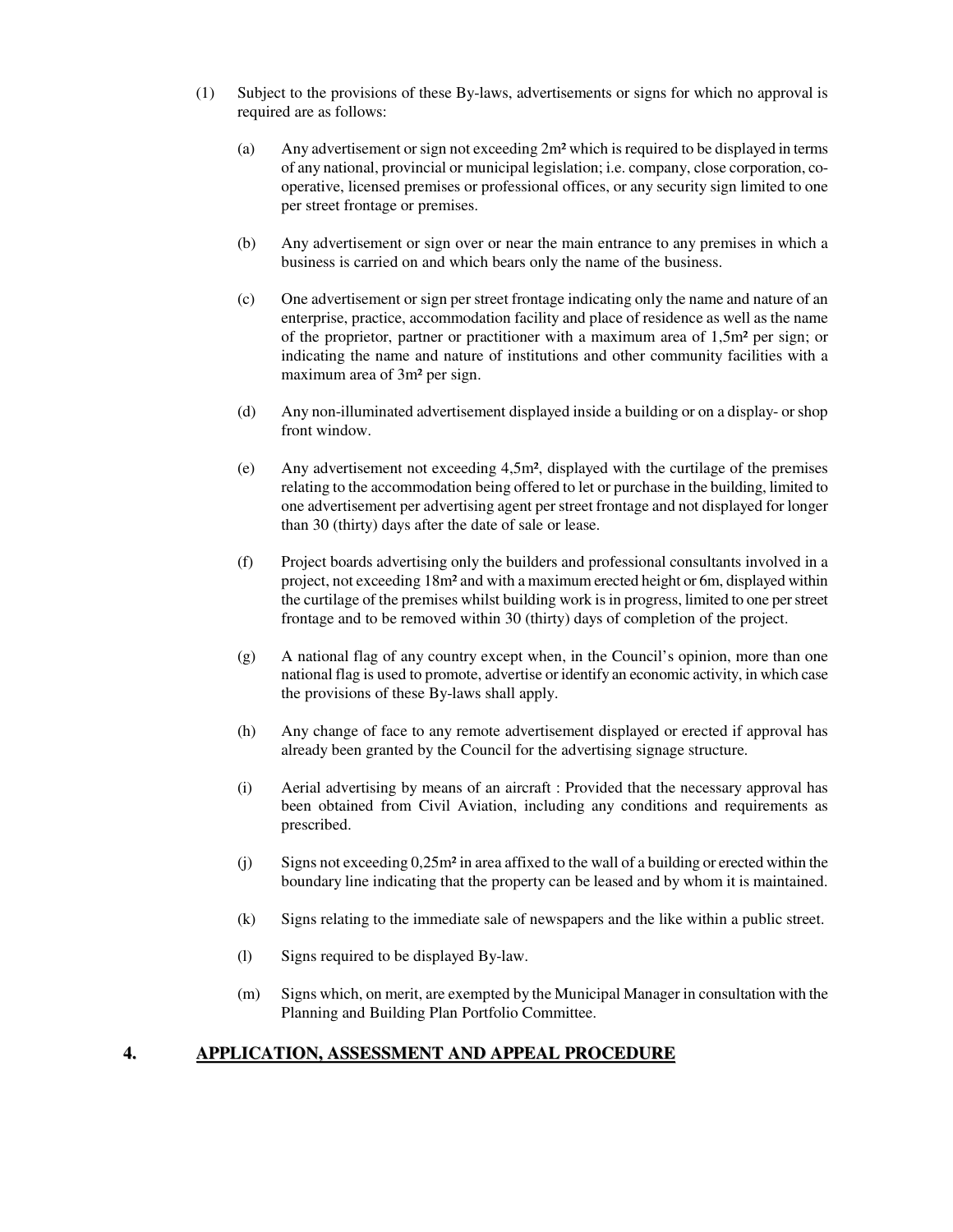- (1) Every person intending to display, erect, alter or maintain any advertisement orsign, for which the prior written permission of the Council is required, shall submit a written application to the Council on the prescribed form, together with the prescribed fee in accordance with the Schedule of advertising sign charges (Schedule A). The application shall be signed by the owner of the proposed advertising sign and by the registered owner of the land or building on which the advertising sign isto be erected or displayed or, on behalf of the owner of the land or building, by his/her agent authorised in writing by such owner and shall be accompanied by the following plans drawn in accordance with the following requirements:
	- (a) A locality plan drawn to scale showing the sign in relation to surrounding roads and structures within a 500m radius, where applicable.
	- (b) A site plan showing the position of the sign or advertisement on the premises, drawn to a minimum scale of 1:500 and giving all dimensions, showing the position of the sign in relation to the boundaries, other buildings, structures, services and features on the site and showing the streets and buildings on properties abutting the site.
	- (c) Detailed dimensioned drawings sufficient to enable the Council to consider the appearance of the sign or advertisement including materials, construction and illumination details.
	- (d) Detailed dimensioned drawings showing the full text and graphic details of the advertisement to a scale of minimum 1:20 where applicable.
	- (e) Detailed dimensioned elevations and sections to a scale of minimum 1:100 showing the position of the advertisement orsign in relation to the buildings, structures, features and other existing advertising signs on the site and in the surrounds.
	- (f) Coloured photographs to illustrate the position of the sign in relation to the buildings, structures, features and other existing advertising signs on the site and in the surrounds.
	- (g) Such other additional drawings, environmental impact assessments and/or photographs as are necessary, in the opinion of the Council, to explain the true nature and scope of the application.
- (2) In certain circumstances, the Council may use discretion to accept drawings that show only a portion of the plan or elevation of a building/s, or drawings to a smaller scale, or computer generated graphics drawn to scale to illustrate the proposal where certain drawings may be difficult to provide or even photographs where this is considered sufficient.
- (3) In addition, where required, the applicant shall submit additional structural and other drawings and certifications as required giving full details of the calculations, size and materials used in the supporting framework, its fixings, securing and anchorage as well asfor the structure and its advertisement to ensure this sign's stability, fire and safety compliance with the provisions of the National Building Regulations and Building Standards Act, 1977 (Act No. 103 of 1977) as well as the Occupational Health and Safety Act, 1993 (Act No. 85 of 1993); as amended from time to time.
- (4) In addition, the applicantshall indemnify the Council against any consequences arising from the erection, display or mere presence of such advertising sign.
- (5) All signs to be erected or displayed must comply with the applicable Town Planning Scheme Regulations, as well as other relevant legislation, as amended from time to time.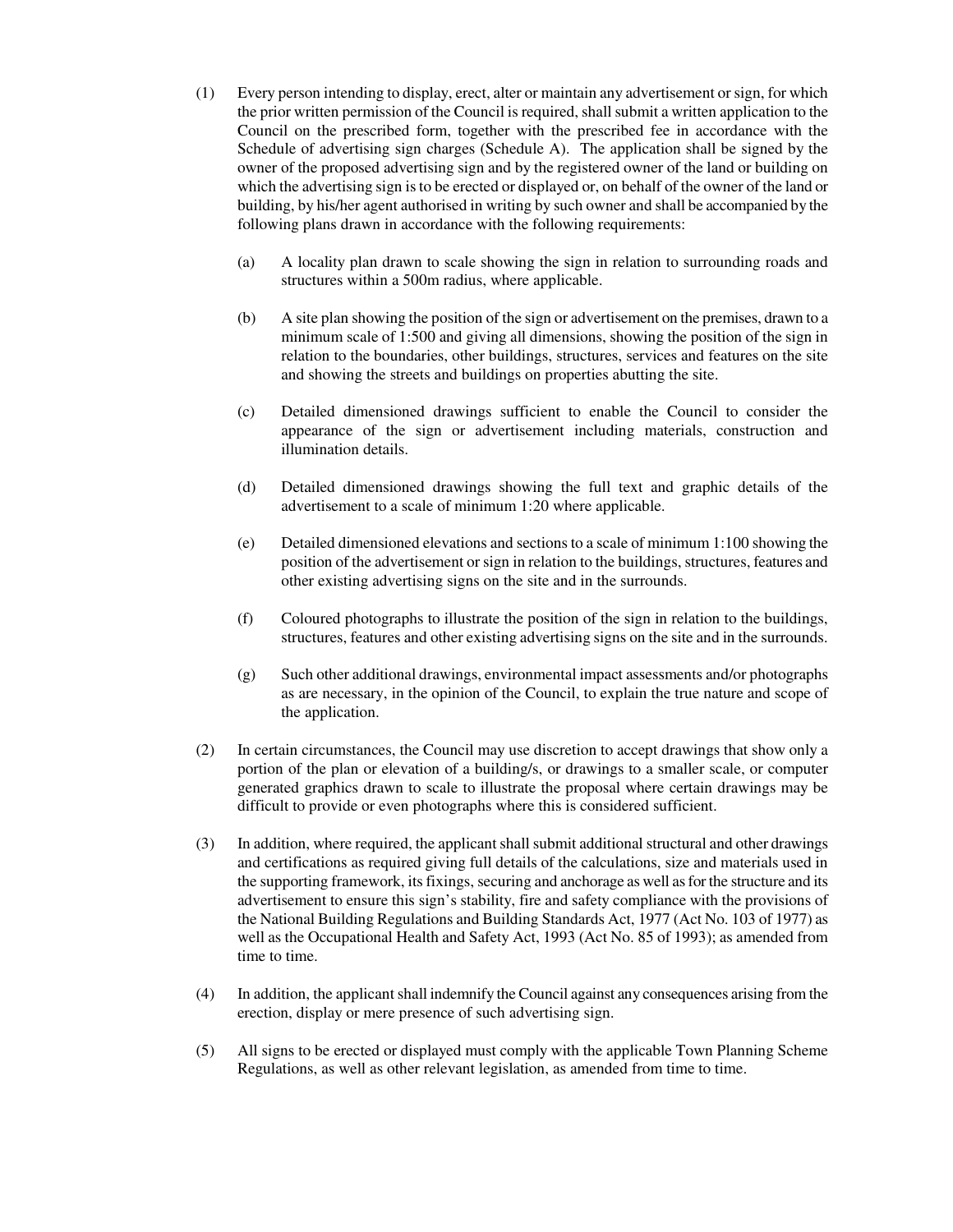- (6) In considering applications, in addition to any other relevant factors, the Council shall ensure that the design and display of all advertising signs conforms to the Council's policy and to SAMOAC's guidelines for control in terms of the general conditions and principles as set out in these documents, as amended from time to time.
- (7) The Council may refuse an application or grant its approval, subject to such conditions as it may deem expedient but not inconsistent with the provisions of these By-laws or the Council's policy on outdoor advertising.
- (8) An approval or refusal of an application by the Council shall be made in writing with reasons provided within 60 (sixty) days of a complete application having been submitted in terms of these By-laws.
- (9) On approval, a complete copy of the application as submitted shall be retained by the Council for record purposes.
- (10) Any advertisement orsign erected or displayed shall be in accordance with the approval granted and any condition or amended condition imposed by such approval; and the person who erects an approved sign shall notify the Council within 7 (seven) days of such sign or advertisement being erected.
- (11) The person/s to whom permission has been granted for the display of any advertisement orsign which extends beyond any boundaries of any street or public place shall enter into a written encroachment agreement with the Council, indemnify the Council in respect of the sign and be liable to the Council for the prescribed annual encroachment rental.
- (12) Approval of all advertising signs shall be at the pleasure of the Council and will endure for a period as may be determined by the Council either in relation to the advertising structure or to the advertising content or both, whereafter a new application for consideration must be submitted to the Council for approval in terms of these By-laws.
- (13) The applicant may appeal in writing against any refusal, lack of decision or condition imposed by the duly authorised official/s.
- (14) The appeal referred to in subsection (13) shall be lodged within 30 (thirty) days of the date of the notice and will be submitted, together with a report, to the relevant committee of the Council for consideration.

### **5. WITHDRAWAL OR AMENDMENT OF APPROVAL**

- (1) The Council may, at any time, withdraw an approval granted or amend any condition or impose a further condition in respect of such approval if, in the opinion of the Council, an advertising sign does not conform to the guidelines for the control of signage in terms of the Council's policy and/or SAMOAC, as amended from time to time, or for any other reason Council may deem fit.
- (2) The Council may, at any time, revoke its approval for the display of an encroaching sign and cancel the encroachment agreement referred to in section 4(11), giving notice in writing to the owner/applicant of such decision. The owner/applicant shall also advise the Council in writing giving details of any intent to transfer ownership of any encroaching sign.
- (3) An approved sign shall be erected within 6 (six) months from the date of approval whereafter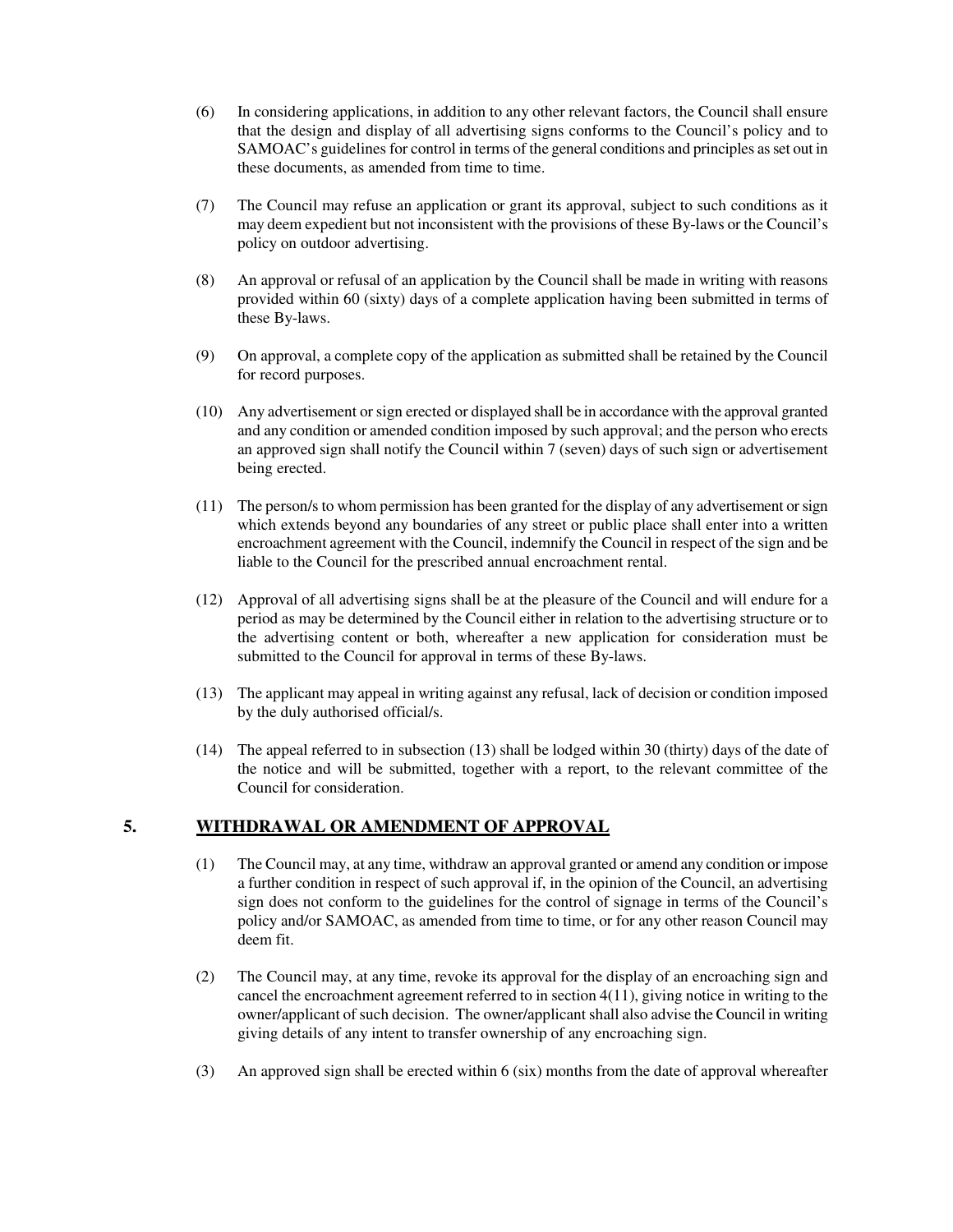such approval shall lapse unless written application for extension is made, which may only be granted for a maximum period of 2 (two) months.

- (4) Any application which has been referred back to the applicant for amendment shall be resubmitted within 2 (two) months of the date of the referral notice, failing which the application shall lapse.
- (5) Permission for an advertising sign is granted to the applicant only and shall lapse if he ceasesto occupy the premises, provided that written approval may be granted by the Council to transfer this right to the new occupier of the premises if such approval is sought within 30 (thirty) days from the date of the new occupation.
- (6) An electronic or illuminated advertisement which, in the opinion of the Council, causes a disturbance to the occupants of any affected premises shall be altered in such a manner as prescribed by the Council in writing, or be removed by the applicant/occupier within such period as may be specified.
- (7) The permission granted in respect of an advertisement or sign shall lapse if any alteration or addition is made to such advertisement or sign, provided that Council may approve minor alterations at its discretion by means of an endorsement on the original application.

### **6. STRUCTURAL REQUIREMENTS**

- (1) Every sign shall be neatly and properly constructed, executed and finished in a workmanlike manner.
- (2) Every sign attached to or placed on a building, fence or wall, shall be rigidly and securely attached thereto so that it is safe and that movement in any direction is prevented. The method of attachment shall be such that it is capable of effectively securing, supporting and maintaining not less than twice the weight of the sign in question, with the addition of any force to which the sign may be subjected. The use of nails orstaples for the purpose of anchorage and support is prohibited.
- (3) Every projecting sign orsuspended sign shall, unlessthe Director Technical Services otherwise approves, have not less than four supports –
	- (a) which shall be of metal;
	- (b) any two of which shall be capable of carrying the weight of the sign;
	- (c) the designed strength of which, acting together, shall be calculated on a weight of the sign with a horizontal wind pressure of 1,5kPa;
	- (d) which shall be neatly constructed as an integral part of the design of the sign or otherwise concealed from view.
- (4) All signs and supports thereof, which are attached to brickwork, masonry or concrete shall be securely and effectively attached thereto by means of bolts securely embedded in such brickwork, masonry or concrete or passing through the same and secured on the opposite side. The bolts shall be of such size and strength as will ensure effective compliance with paragraphs  $(2)$  and  $(3)$  hereof.
- (5) Glass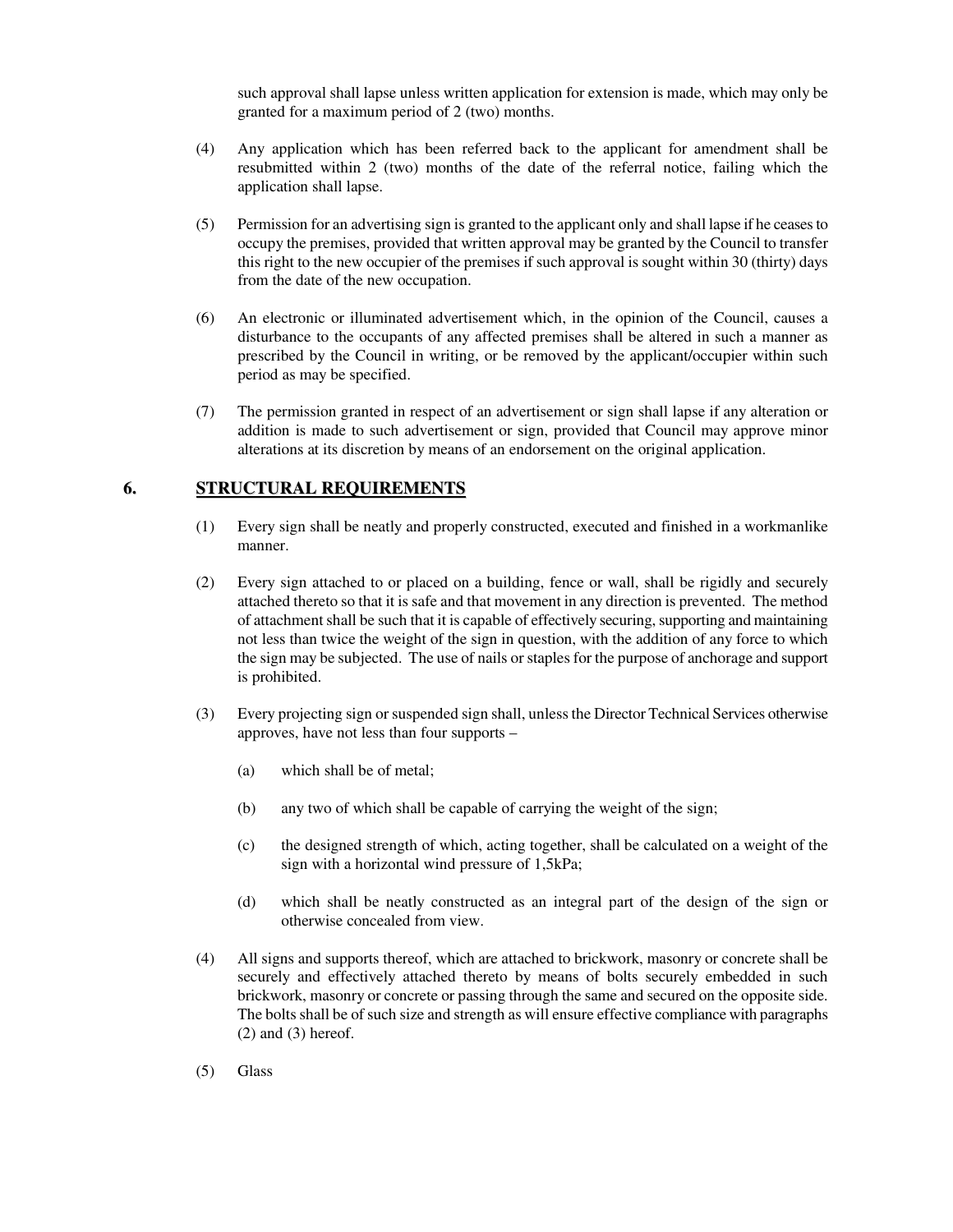All glass used in signs (other than glass tubing used in neon or similar signs) shall be safety glass at least 3,5mm thick. Glass panels in signs shall not exceed 2m² in area, each panel being securely fixed in the body of the sign independently of all other panels.

(6) Electrical requirements

Every illuminated sign and every sign in which electricity is used shall -

- (a) be constructed of material which is not combustible;
- (b) be provided with an external switch in an accessible position whereby the electricity supply to such a sign may be switched off;
- (c) be connected according to statutory regulations.
- (7) All exposed metalwork in a sign, or itssupports,shall be painted or otherwise treated to prevent corrosion and all timber shall be similarly treated to prevent decay.
- (8) No sign shall be constructed in whole or in part of cloth, canvas, cardboard, paper or like material, except where the sign relates solely to current or forthcoming programmes of public entertainment displayed upon a cinema or theatre, or is a sign on a sunblind.

## **7. ELECTRICAL REQUIREMENTS**

Every electronic and illuminated advertising sign including its supports and framework shall be constructed entirely of non-combustible materials and shall be installed in accordance with the provisions of the Council's Standard Tariffs and Procedures and theCode of Practice for the wiring of premises in accordance with the SABS or applicable legislation/regulations.

## **8. MAINTENANCE OF SIGNS**

- (1) The person having possession, or control of any sign, while such sign is erected and constructed in contravention of the provisions of this By-law, shall be guilty of an offence.
- (2) (a) No sign, which exists or extends beyond the street line shall remain, except during the pleasure of the Council. The Council may by written notice served on the person having possession or control of any such sign, require such person to remove such sign within a period of time specified in such notice, except where in the opinion of the Council the sign constitutes a potential source of danger to the public, or will or is likely to damage or interfere with any existing or proposed works of the Council or upon the public street, the Council shall have the right to remove such sign forthwith.

Any such person who fails to comply with such notice shall be guilty of an offence.

- (b) The person having possession or control of any sign extending or existing beyond the street line, shall at all times indemnify the Council against all actions or claims which may be brought against it by any person for loss, injury or maintenance, repair or removal of the sign, and shall also reimburse the Council in respect of all expenses incurred in defending any action or resisting any claim.
- (c) The person having possession or control of any sign extending or existing beyond the street line shall pay to the Council the fee prescribed in the schedule of tariffs and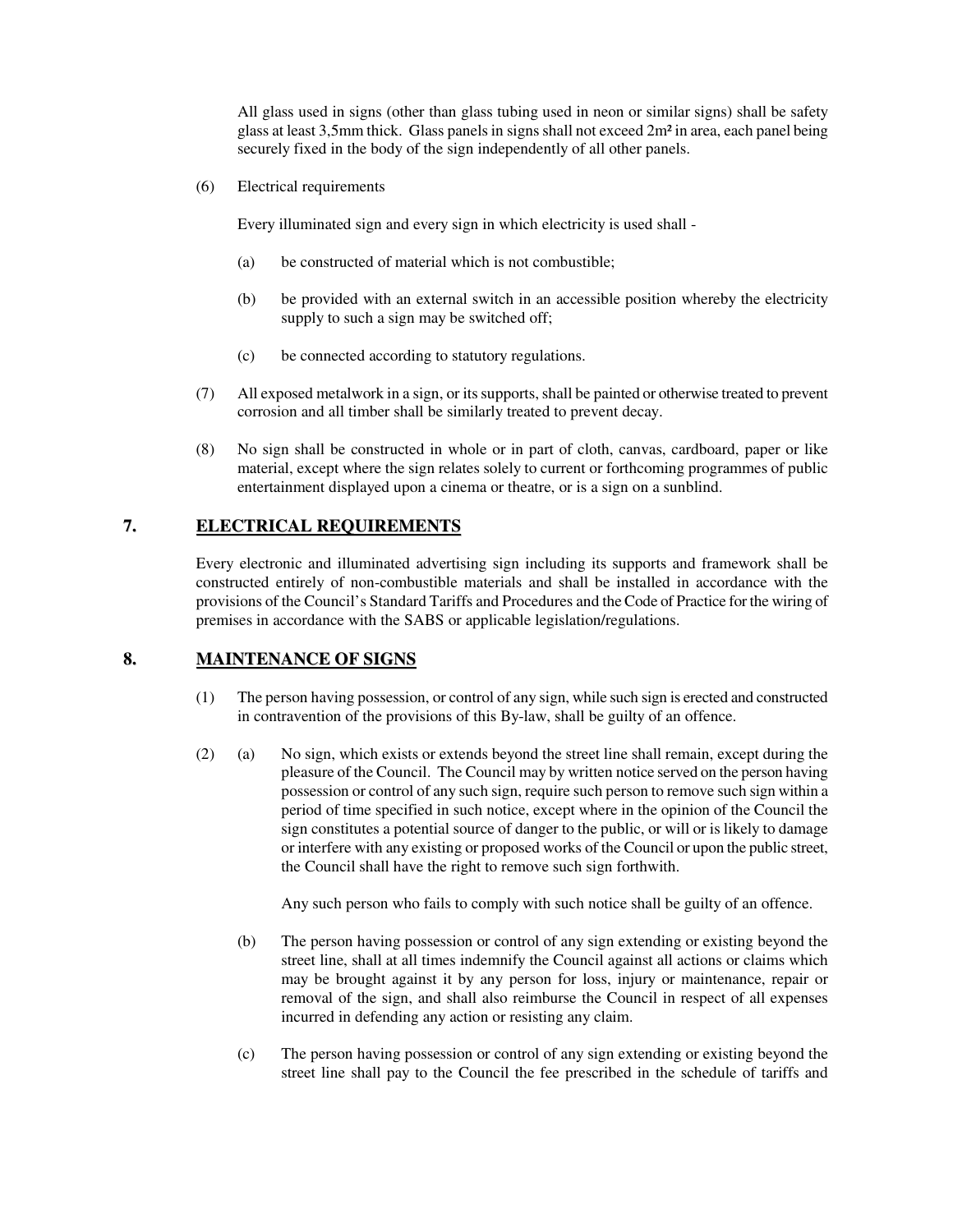charges in respect of the sum total of the surface area containing any advertisement (inclusive of any space between lettering and the like and any space between the actual advertisement and the perimeter of the sign).

- (i) The above charges shall be payable to the municipality or its duly appointed agents upon application in advance, and thereafter annually on the anniversary of the date of application for the time the sign is in place.
- (ii) No charge shall be payable unless the sign projects, or is more than 100mm, beyond the street line.
- (iii) Where during the course of the period of 12 (twelve months) referred to in paragraph (i) hereof, any sign is lawfully replaced by anothersign, no additional charge in respect of that period shall be made unless the sign substituted has a greater surface area than the former sign, in which event a further charge calculated as above in respect of the excess area shall become immediately due and payable to the Council.
- (iv) Where any sign is removed voluntarily, or at the instance of the Council, no refund of any charges paid shall be made by the Council.
- (v) The payment of any charges as herein provided shall not in any way prejudice or affect the provisions of paragraph (a) of this By-law.
- (d) The person having possession or control of any sign extending, or existing beyond the street line, shall when required in writing by the Director Technical Services, enter into a written agreement with the Council in respect of such sign, undertaking the obligations contained in paragraphs (b) and (c) of this By-law; provided that the absence of any such agreement shall in no way affect the provisions of these By-laws. Whenever any change occurs in the identity of the person having possession or control of any such sign, such change shall forthwith be notified to the Director Technical Services in writing by the person formerly having such possession or control.

### **9. OFFENCES AND REMOVAL OF SIGNS**

- (1) Any person who displays or erects any advertisement or sign for which no approval has been granted by the Council in terms of section 2, or which approval has expired, or has been withdrawn, or which advertisement or sign does not conform with the approved application or any of its conditions, or does not comply with or is contrary to any provision of these By-laws or to any other applicable Act or Regulation, shall be guilty of an offence.
- (2) Any person who erects or continues to display any advertisement or sign which ceases to be relevant to the premises on which it is displayed by virtue of a change in use, ownership or occupancy of the premises to which it relates or for any other reason, shall be guilty of an offence.
- (3) Any person who displays or erects any advertisement or sign which contravenes or fails to comply with any provision, requirements or conditions as set out in any notice issued and served in terms of these By-laws or other applicable legislation, or who knowingly makes any false statement in respect of any application in terms of these By-laws, shall be guilty of an offence.
- (4) The Council may serve notice on the person/s who is displaying the advertisement or who has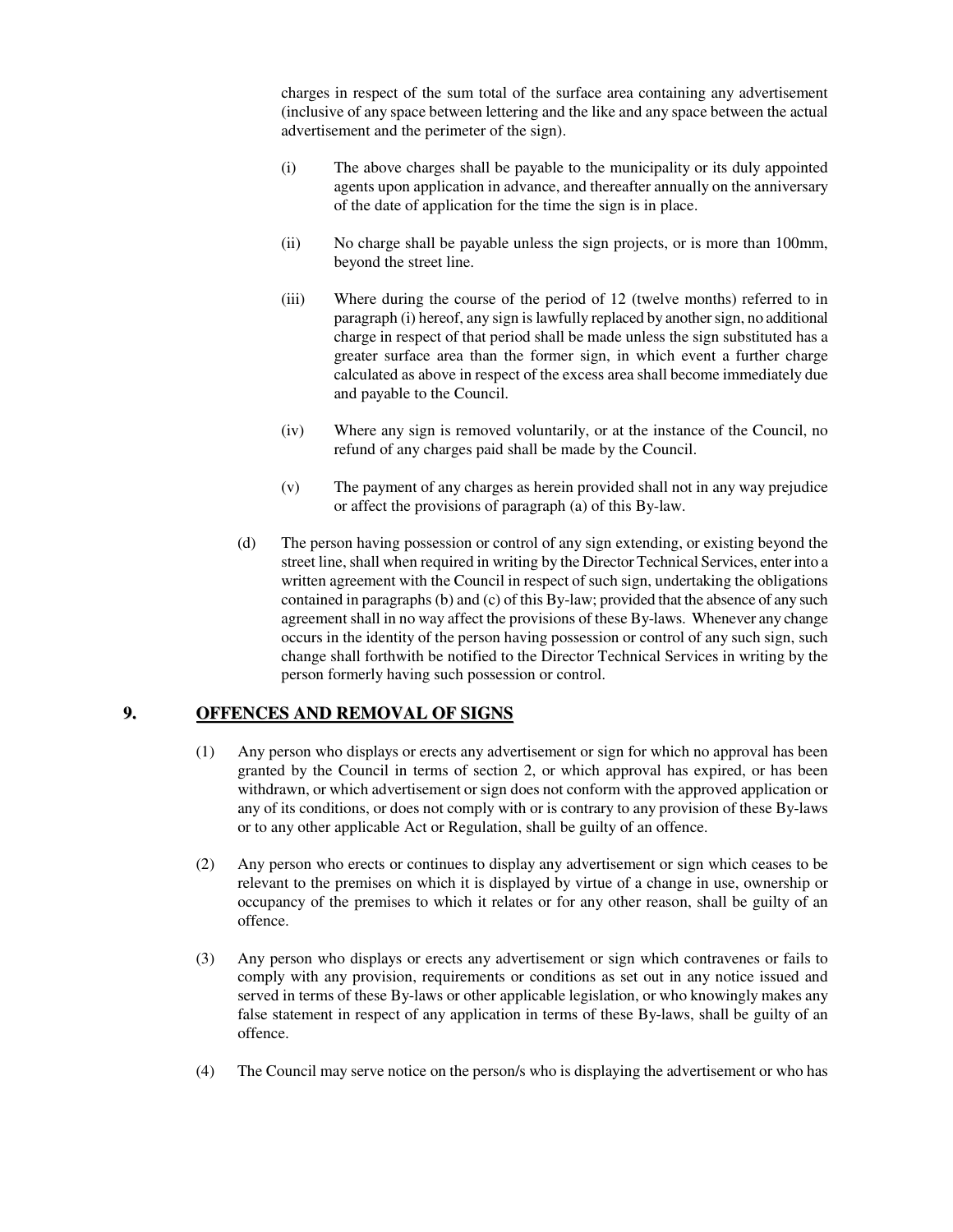erected the sign or cause the advertisement or sign to be displayed or erected, or the owner or occupier of the premises upon which such advertisement orsign is being displayed or erected or upon both such persons, directing those persons to remove such advertisement or sign or to do such other work as may be set forth in the notice, within a time frame specified therein which shall not be less than 14 (fourteen) days from the date of receipt of the notice, so as to bring the advertisement or sign into conformity or compliance.

- (5) If any person/s to whom any notice has been given in terms of subsection (3) fails to comply with a direction/instruction contained in such notice within the specified period, the Council may remove or arrange for the removal of the advertisement or sign, or affect any of the alterations prescribed in the notice.
- (6) The Council may recover the expenses incurred as a result of any removal, action taken, repairs to Council property or for any other costs incurred from any person(s) to whom the notice was issued in terms of subsection (3). No compensation shall be payable by the Council to any persons in consequence of such removal, repairs or action taken.
- (7) Any person who fails to remove any poster, banner, flag or election advertisement within the prescribed period shall be guilty of an offence. The Council shall be entitled to remove any such advertisement and deduct the prescribed amount from any deposit made in respect of the advertisement(s) so removed by the Council: Provided that if the amount of money to be deducted exceeds the amount of the deposit made, the Council shall be entitled to recover such excess amount from such person(s); Provided further that when any such poster, banner or election advertisement is removed in terms of these By-laws, the Council shall be entitled to destroy any such advertisement without giving notice to anyone.
- (8) Any person/s who, having displayed or caused to be displayed any portable board in respect of which approval has been granted in terms of these By-laws, fails to remove such board within 2 (two) hours of the time as specified in section 9, shall be guilty of an offence and the Council shall be entitled to remove any such portable board and to recover from such person/s the fee prescribed: Provided that any portable board so removed by the Council may be destroyed without giving notice to anyone.
- (9) Any advertisement or sign, other than those referred to in subsections (6) and (7), which were removed or confiscated by the Council in terms of these By-laws, may be reclaimed within 60 (sixty) days from the date of removal or confiscation and on payment of the charges due, failing which the Council shall have the right to use, dispose of or sell such sign at its discretion.
- (10) If, in the opinion of the Council, the advertising sign constitutes a danger to life or property and in the event of the applicant/owner and/or occupier failing to take the necessary action with immediate effect, the Council may carry out or arrange for the removal of such sign and recover the expenses so incurred.
- (11) Any person who, in the course of erecting or removing any advertising sign, causes damage to any natural feature, electric structure or service, or any other Council installation or property, shall be guilty of an offence and punishable in terms of section 15 of these By-laws and shall be liable for damages so incurred.
- (12) The Council is entitled to summarily remove any unauthorised advertising signs on its own property without giving notice to anyone.

### **10. PROHIBITIONS**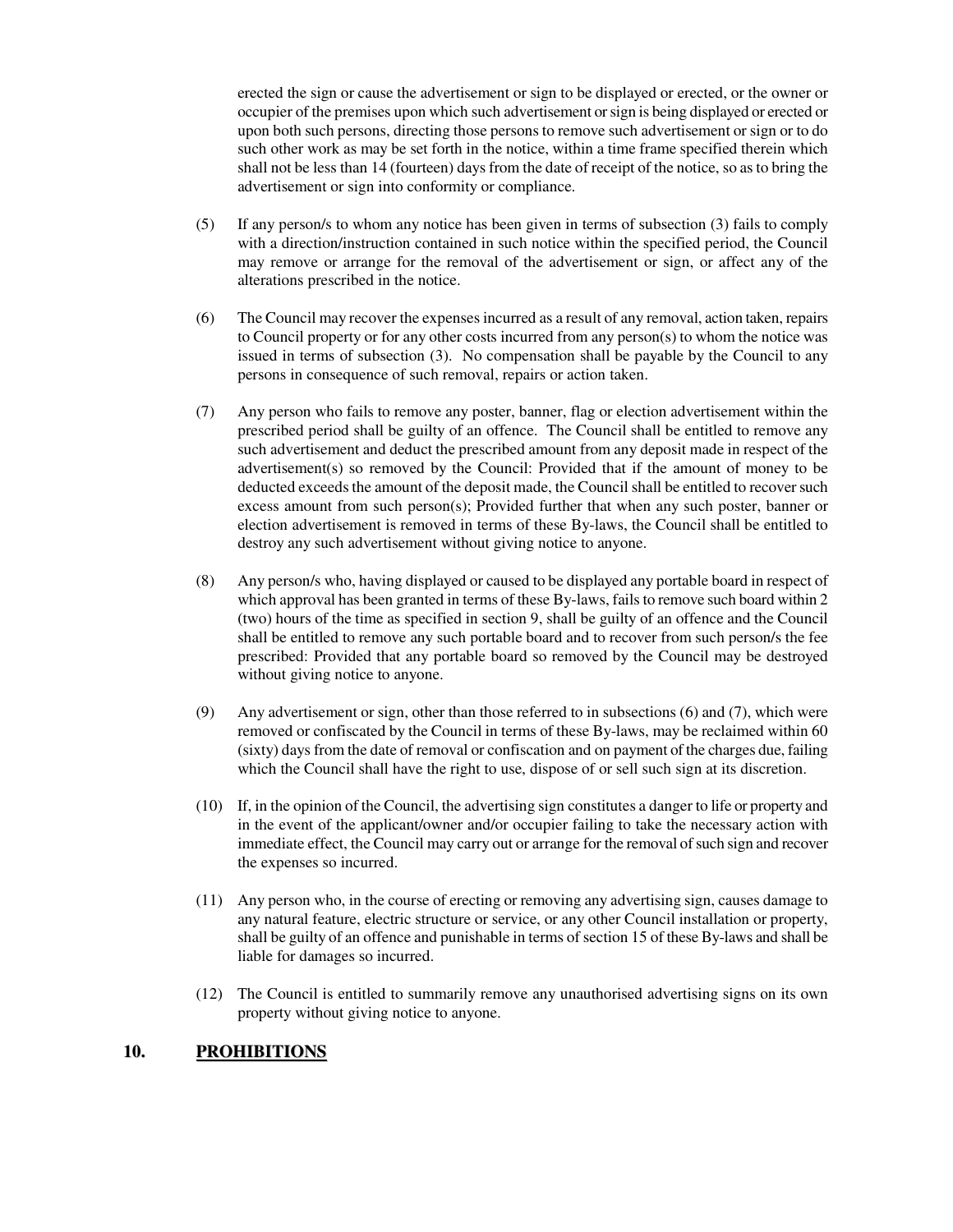- (1) The following advertisements and signs are prohibited:
	- (a) Any advertisement or sign, other than an exempted sign, for which neither a permit nor approval has been obtained or which does not comply with the requirements of, or which is not permitted by these By-laws or any other law.
	- (b) Any advertisement which, in the opinion of the Council, is indecent, obscene or objectionable or of a nature which may produce a pernicious or injurious effect on the public or on any particular class of person/s or on the amenity of any neighbourhood.
	- (c) Any advertisement or sign that is painted onto or attached in any manner to any tree, plant, rock or to any other natural feature.
	- (d) Any advertisement or sign which obstructs any street, fire escape, exit way, window, door or other opening used as a means of egress or for ventilation or for fire fighting purposes.
	- (e) Any illuminated sign whether laser, animated, flashing or static, which disturbs or is a nuisance to the residents and/or occupants of any building and/or to anymember/s of the public affected thereby.
	- (f) Any advertisement or sign which is prohibited in terms of any Town Planning Scheme Regulation or other legislation.
	- (g) Any advertisement or sign not erected in accordance with these By-laws or not in accordance with the specifications approved by the City Council, or the terms or conditions attached by the Council to any such approval.
	- (h) Any advertisement orsign which may obstruct or interfere with any traffic sign orsignal for traffic control, or which is likely to interfere with or constitute a danger to traffic, shipping or aircraft or to the public in general.
	- (i) Any advertisement or sign which may inhibit or obstruct the motorists' vision or line of sight thus endangering vehicular and pedestrian safety.
	- (j) Any form of bill-sticking by means of posters or placards to any existing structure without the approval of the Council.

### **11. DISCRETIONARY POWERS**

- (1) The Council or its delegated officer/s shall exercise discretionary powers to permit or not to permit advertising signs in terms of the provisions of these By-laws in the following cases:
	- (a) Any advertisements on a portable board displayed on a street pavement.
	- (b) Any mobile advertising vehicles and their designated positions of display.
	- (c) Advertisements or signs painted on or in any way affixed to the surface of any window other than a display window.
	- (d) Advertisement or signs on top of a canopy or veranda.
	- (e) Advertisements painted on roofs or displayed or erected as a sky sign in an area other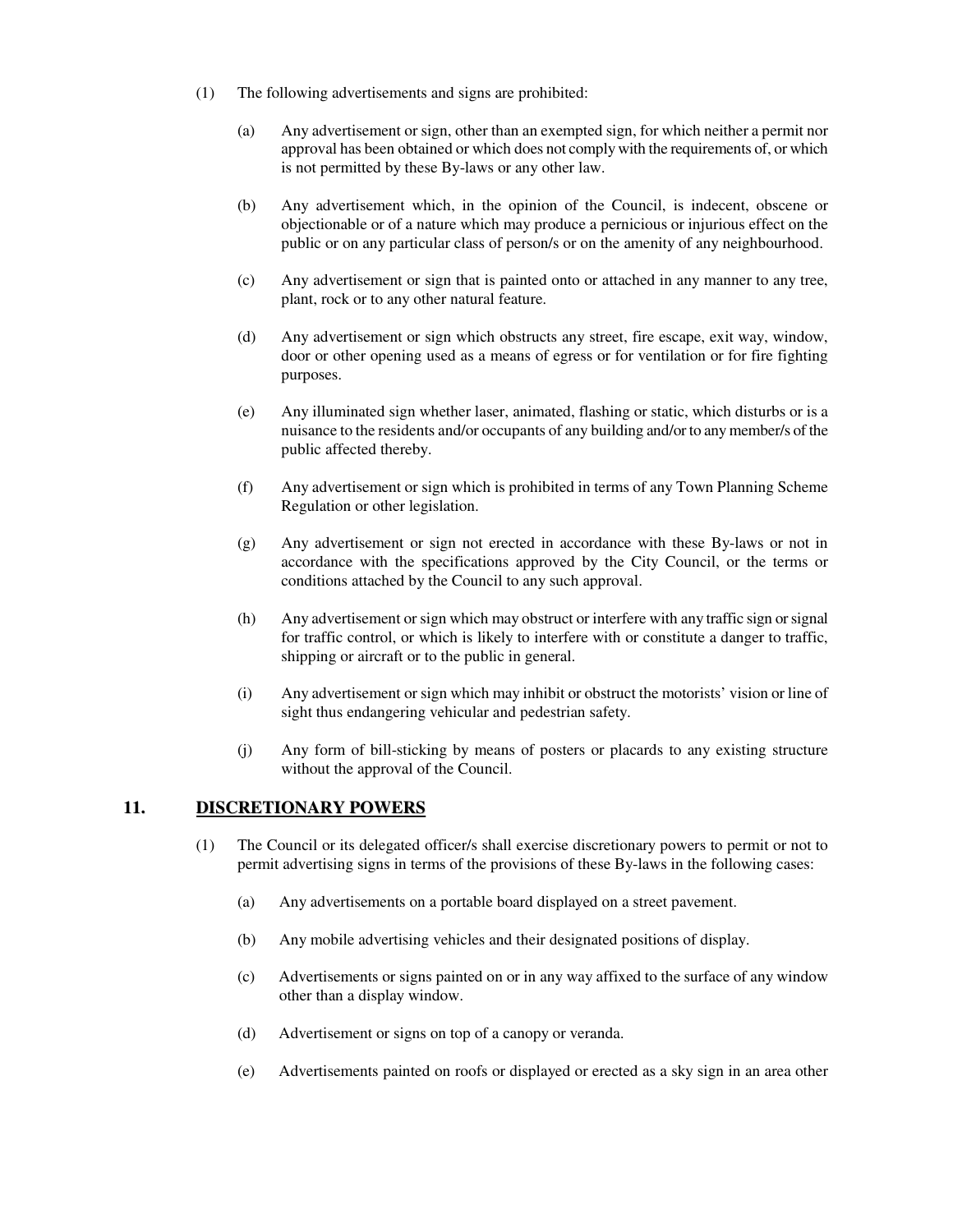than industrial or harbour zone.

- (f) Advertisements or signs displayed or erected in an area other than industrial or general business zone.
- (g) Advertisements or signs made of certain materials not considered by the Council to be suitable or appropriate for the intended purpose.
- (h) Banners and flags affixed to flagpole/s as a ground sign or attached to an existing building or structure.
- (i) Any remote or third party advertising signs, sponsored signs and signs for non-profit organisations and institutions.
- (j) Any advertisements orsigns of dimensions not in accordance with the provisions of these By-laws.

### **12. SIGNS ON THE COUNCIL PROPERTY AND TEMPORARY ADVERTISEMENTS**

Temporary advertisements and signs on the Council property are subject to the Council's specific consent as set out in these By-laws. Permanent advertisements and signs on the Council property; i.e. street furniture, street name signs, dustbins, bus shelters, suburban and community advertisements and any other remote advertising signs are subject to the Council's specific authority and/or tender procedure. The Council shall be obliged to set out and agree to the specifications and required performance standards for these signs prior to calling for proposals.

### (1) **Billboards**

- (a) Every person who wishes to display or cause to display a billboard advertisement shall submit to the Council a written application on the prescribed form and pay the prescribed fee. Such applications shall be accompanied by an environmental impact assessment in the case of billboards in excess of 36m² and/or forsmaller billboards at the Council's discretion.
- (b) This type of sign shall be permitted only in urban areas of minimum control and in urban areas of partial control at the Council's discretion, subject to specific consent and assessment of their environmental impact as required, which shall include the visual, social and traffic safety aspects.
- (c) The name of the owner of the billboard or sign must be clearly displayed on all boards together with the identification number approved by Council.
- (d) Any billboard so displayed shall
	- (i) comply with all legal requirements of the South African National Roads Agency Limited and Road Traffic Act where applicable;
	- (ii) comply with any other applicable National, Provincial or Local Government legislation and policy, including these By-laws and the Council's policy on outdoor advertising;
	- (iii) not be erected within an area of maximum control, unless, after an environmental impact assessment and public participation process, the Council identifies that such area, subject to such terms and conditions as it may impose,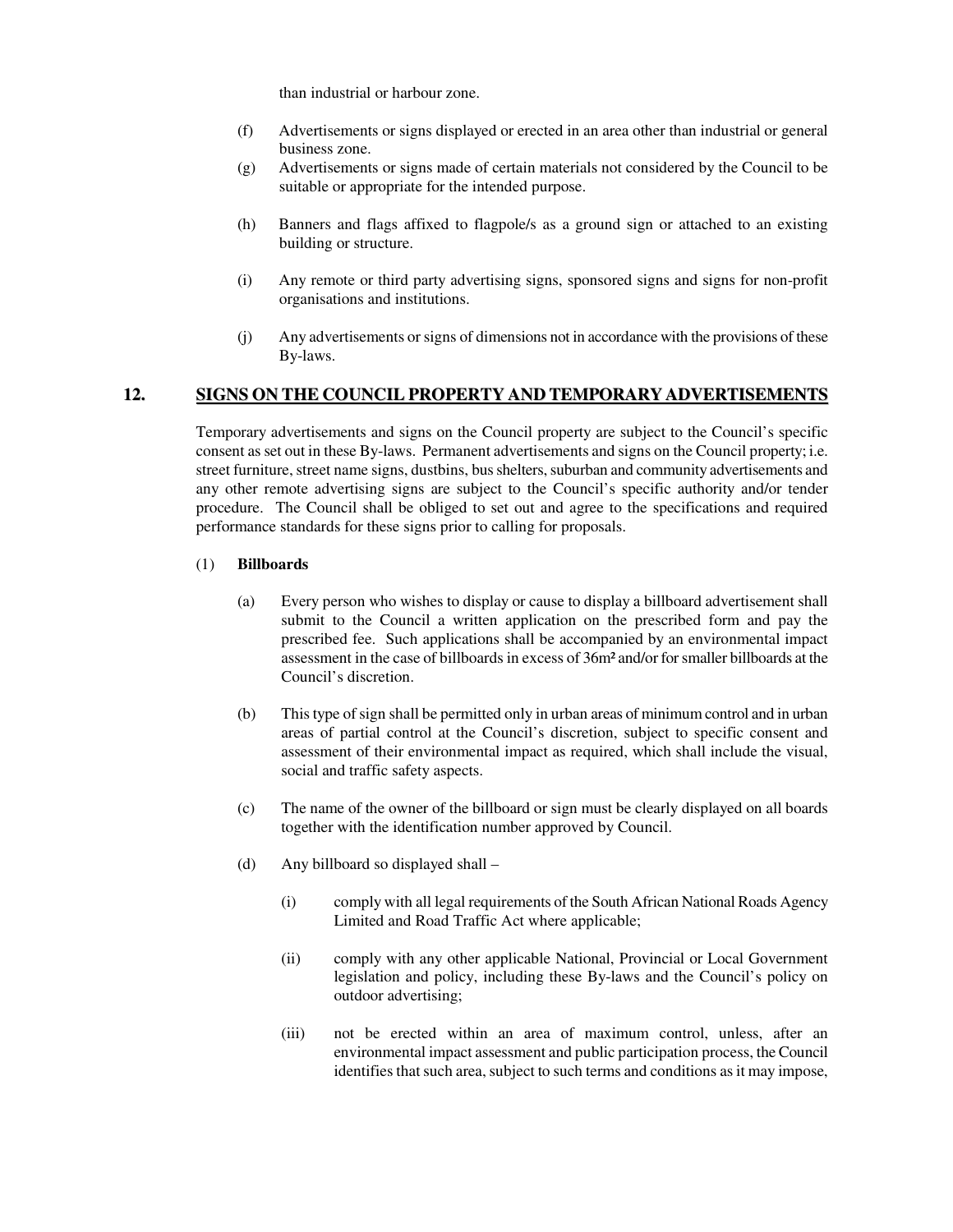may be reclassified as an area of lesser control, which may not be relaxed further than the control type in the area adjacent to the site in question;

- (iv) not be detrimental to the nature of the environment in which it is located by reason of abnormal size, intensity of illumination or design;
- (v) not be, in its content, objectionable, indecent or insensitive to any sector or member of the public;
- (vi) not unreasonably obscure partially or wholly any approved sign previously erected and legally displayed;
- (vii) not constitute a danger to any person or property;
- (viii) not encroach over the boundary line of the property on which it is erected; and
- (ix) not be erected if considered by the Council to be a distraction to drivers, cyclists or pedestrians which could contribute to unsafe traffic conditions.
- (e) The positioning of billboards shall
	- (i) be spaced at least 120m, 200m or 250m apart when in view of each other on the side of the road/s to which they are directed or aimed with up to 60 km/h, 80 km/h or 100 km/h+ speed limit respectively;
	- (ii) not be erected within 100m from the ramp gore of public roads and from overhead traffic directional signs;
	- (iii) not be permitted within a radius of 100m from the centre of an intersection on any arterial road and within a radius of 50m from the centre of an intersection on any lower order road;
	- (iv) not have an overall height in excess of 12m above the surface of the road level to which it is aimed;
	- (v) not have an overall dimension which exceeds 64m² in the case of ground signs and 54m² in the case of wall signs;
	- (vi) not have as main colours, red or amber or green when located at signalised traffic intersections and shall not obscure or interfere with any road traffic light or sign;
	- (vii) not constitute a road safety hazard or cause undue disturbance or permitted to be illuminated if such illumination, in the opinion of the Council, constitutes a road safety hazard or causes undue disturbance;
	- (viii) ensure that the traffic flow is not impeded during their erection and servicing on public roads, unless prior permission from the Council has been obtained and the necessary precautions taken and arranged;
	- $(ix)$  in the case of wall signs, be attached only to the side and back walls of buildings which do not fulfil the function of a street or front façade of the building.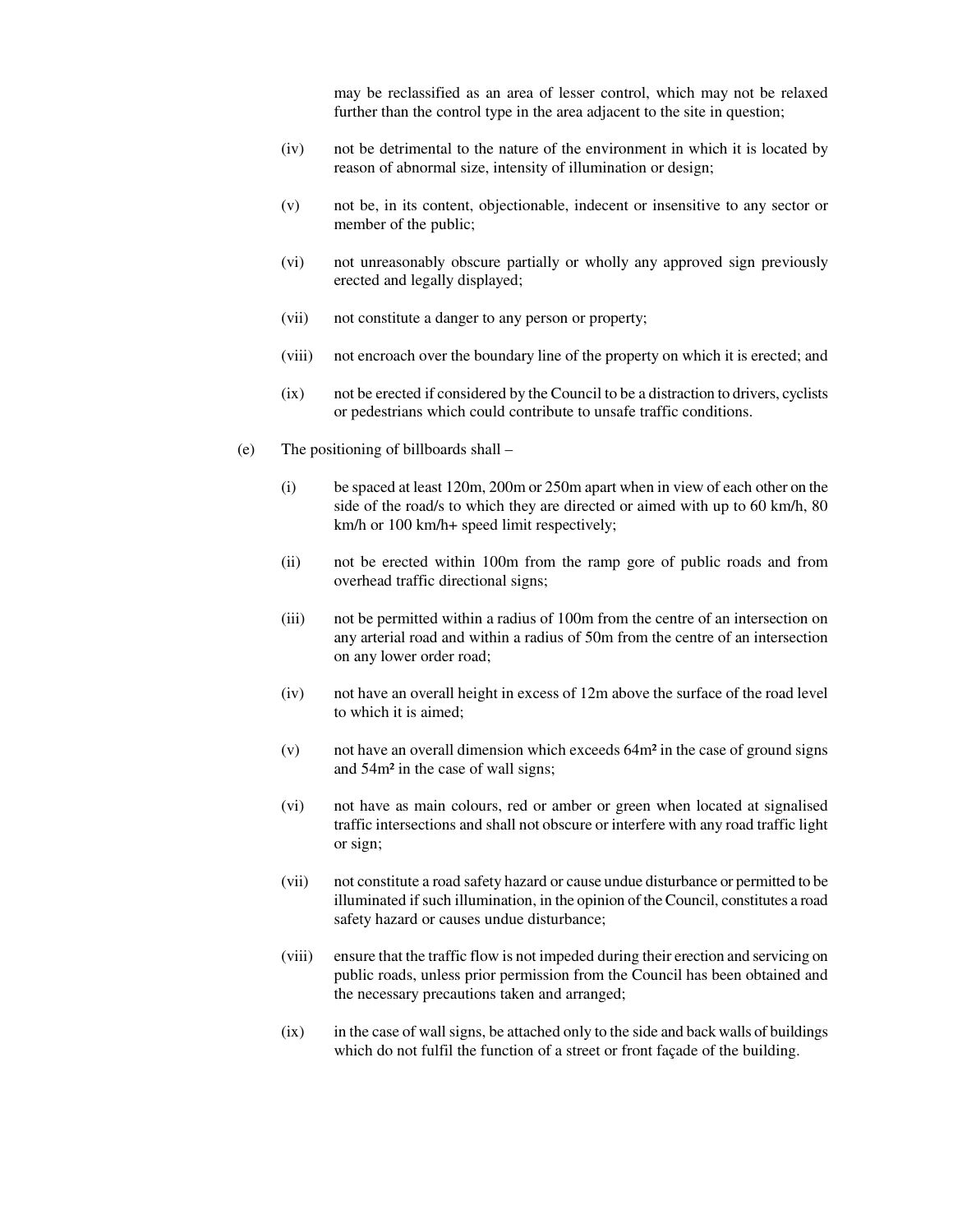### (2) **Ground signs**

- (a) Only one on-site, locality bound, freestanding ground sign per premises shall be permitted either where such a sign is necessary to facilitate the location of the entrance or access to a business premises; or where it is not reasonably possible to affix appropriate signs to the building; or where the business premises is so set back as to make proper visibility of signs on the building not feasible, or where the existence of a freestanding composite sign may prevent the proliferation of signage.
- (b) On-site, locality and non-locality bound freestanding ground signs in the form of business signs and tower structures may not exceed 7,5m in overall height and 6m² in total area. In addition, they may not exceed  $4.5m<sup>2</sup>$  in total area in respect of any individual advertisement thereon and have a clear height of less than 2,4m. Where a more solid structure is used, the maximum area per sign may be increased to 9m<sup>2</sup> and where the sign incorporates a combination sign, the maximum area persignage structure may be increased to 12m². Only one sign or advertising panel on a combination sign shall be allowed per enterprise per street frontage.
- (c) A remote, non-locality bound ground sign which does not have an overall height in excess of 7,5m above the ground at any point nor dimensions which exceed 6m in length and 3m in height, a total area of 18m², shall be deemed to be of appropriate dimensions: Provided that a ground sign which has greater dimensionsshall not be erected unless, in the opinion of the Council, such sign will be or is deemed to be erected or displayed in an appropriate place.
- (d) All signs erected on a monopole shall be appropriately designed so that the height of the support is proportionally not too long in relation to the size of the sign.
- (e) A maximum of 2 pylon signs per tower, bridge or pylon shall be permitted. The maximum sign area per tower may not exceed 36m². The sign must be wholly contained within the structure and must have no projections.
- (f) Every ground sign or sign on towers, bridges and pylons shall be independently supported and properly secured to an adequate foundation and be without the aid of guys, stays, struts, brackets or other restraining devices and/or be entirely self-supporting and not dependant upon any existing structure for its support in any way.

### (3) **Wall signs**

- (a) Flat signs
	- (i) Unless otherwise stipulated, flat signs shall, at no point, project more than 300mm from the surface of the wall to which they are attached. The maximum projection of any part of a flat sign shall be 100mm where the underside of such sign measures less than 2,4m from a footway or pathway immediately below it and the maximum projection shall be 300mm where the underside of such sign measures more than 2,4m above such footway or ground level.
	- (ii) On-site, locality bound flat signs shall be permitted to be attached to the front, side and back walls of buildings; remote, non-locality bound flat signs shall only be permitted to be attached to the side and back walls of buildings which do not fulfil the function of a building façade and to construction site boundary walls and fences.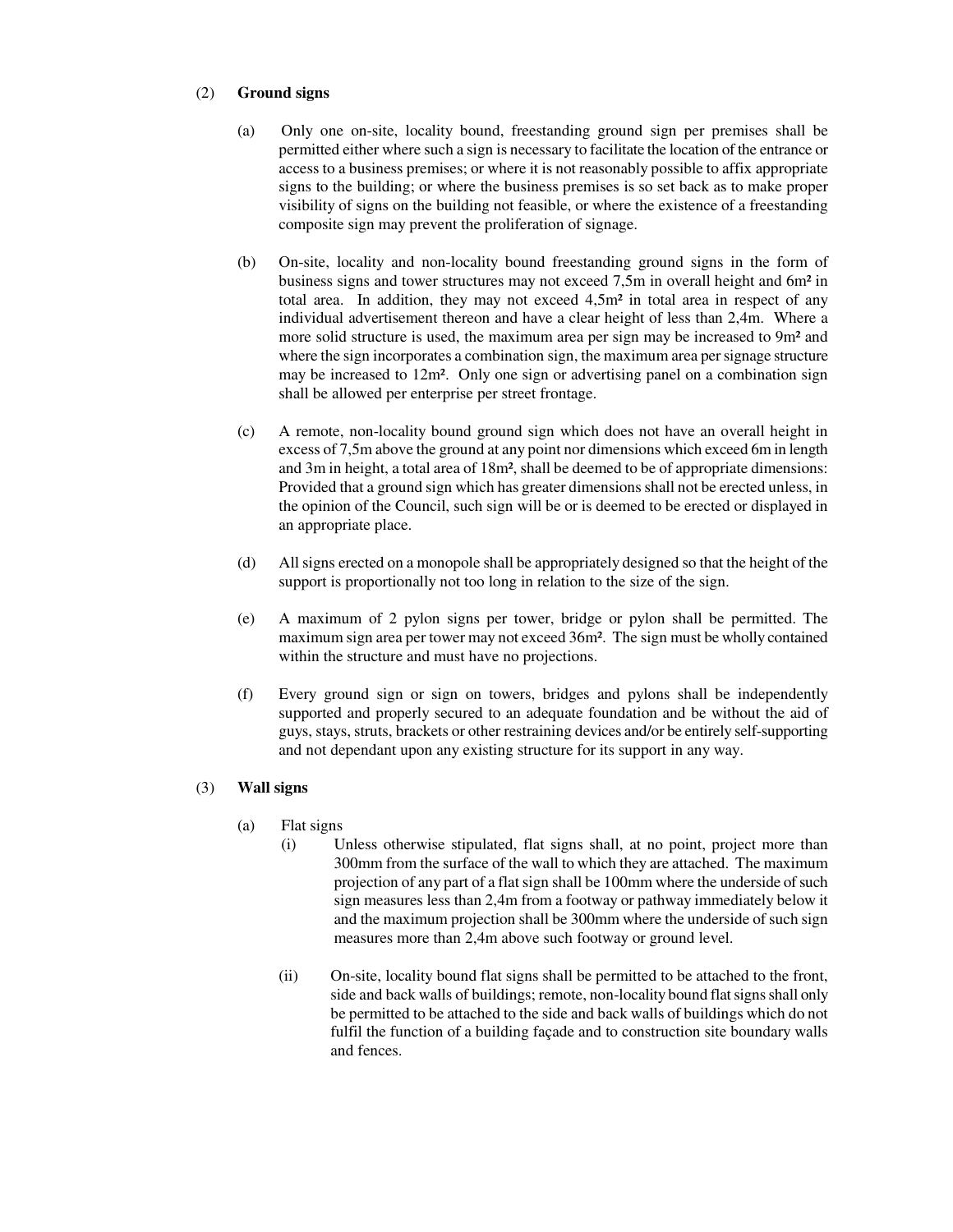- (iii) No more than two locality bound flatsigns per enterprise shall be permitted and no more than one non-locality bound flat sign per wall shall be permitted.
- (iv) Flat signs shall not cover any windows or other external openings of a building or obstruct the view from such openings.
- (v) Flat signs shall not exceed 54m² in total area and shall not exceed 30% of the overall area of the wall surface to which they are attached, affixed or painted, whichever is the lesser, provided that in urban landscapes of maximum control the signs may not exceed 20% of the wall surface area.
- (vi) An environmental impact assessment shall be required for all flatsignsin excess of 36m².

#### (b) Projecting signs

- (i) The minimum clear height of a projecting sign shall be in excess of 2,4m.
- (ii) Projecting signs shall be 300mm in maximum thickness.
- (iii) Projecting signs shall not be allowed to extend within 600mm of the edge of a roadway.
- (iv) The maximum projection shall be 1,5m in the case of a projecting sign which has a clear height of more than 7,5m; and 1m where the sign has a clear height of less than 7,5m.
- (v) Projecting signs shall be installed perpendicular to the street façade or to the direction of oncoming traffic.
- (vi) All projecting signs shall be locality bound

#### (4) **Roof signs**

- (a) The maximum permitted size of a roof sign shall be  $18m<sup>2</sup>$  or 6m<sup>2</sup> per face for three-sided units: Provided that only one sign per building shall be allowed.
- (b) Roof signs shall not project in front of a main wall of a building so as to extend beyond the roof of such building in any direction.
- (c) Roof signs shall not obstruct the view or affect the amenity of any other building.
- (d) Roof signs shall be placed in such a manner so as not to interfere with the run-off of rainwater from the roof of the building.
- (e) Roof signs shall be thoroughly secured and anchored to the building on or over which they are to be erected and all structural loads shall be safely distributed to the structural members of the building without the use of guys, stays or other restraining devices.
- (f) A roof sign, including all its supports and framework, shall be constructed entirely of non-combustible materials approved by the Council or its duly authorised official/s and if illuminated, shall not be placed on or over the roof of any buildings unless such sign, as well as the entire roof construction, is of non-combustible material.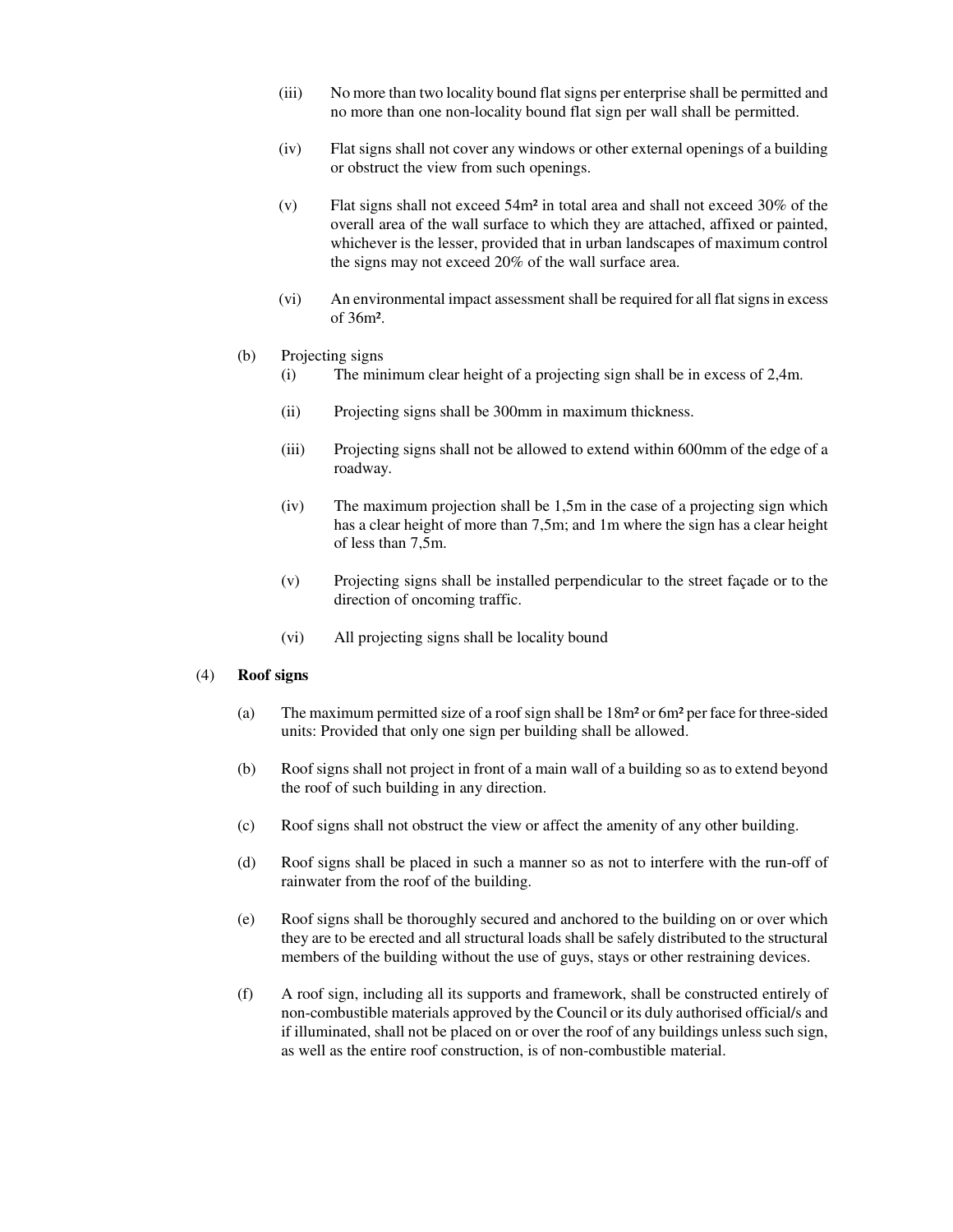#### (5) **Veranda, balcony, canopy and under-awning signs**

- (a) Signs may be affixed flat onto or painted on a parapet wall, balustrade or railing of a veranda or balcony, and beam or fascia of a veranda or balcony. Such signs may not exceed 1m in height, project beyond any of the extremities of the surface to which it is affixed, or project more than 300mm in front of the surface to which it is affixed or extend within 600mm of the edge of a roadway.
- (b) Signs may be affixed flat onto or painted on supporting columns, pillars and posts. Such signs may not project more than 50mm in front of the surface to which it is affixed and shall not extend beyond any of the extremities of such column, pillar or post. Sign affixed flat onto cylindrical supporting structures shall be curved to fit the form of such structure and only one sign shall be allowed per column, pillar of post.
- $(c)$  Subject to the provisions of subsections (a) and (b), signs shall not be allowed on or over architectural features of buildings nor shall they be allowed to cover any window or obstruct the view from any such opening.
- (d) Under-awning signs suspended below the roof of a veranda, canopy or balcony shall have a maximum sign area of 1m<sup>2</sup> per face with a maximum of 2m<sup>2</sup> in total sign area and shall not exceed 1,8m in length or 600mm in height. The allowable thickness of such signs is between 100mm and 300mm. Every such sign shall be perpendicular to the building line and fixed at a clear height of not less than 2,4m. Only one sign per enterprise façade shall be allowed with a minimum spacing of 3m centre to centre between signs. Such signs shall not extend beyond the external edges of the canopy or veranda to which it is attached.
- (e) Signs on the roof of a veranda, canopy or balcony, excluding the main roof of a building, shall be composed of a single line of freestanding, individual, cut out logos and/or letter without visible bracing or support. Signs shall only be placed on top of veranda roofs where such veranda does not have an appropriate wall, railing or beam to which the sign may be affixed. All such signs shall not extend beyond the extremities of the veranda roof, canopy or balcony and only one sign per enterprise façade shall be allowed with a maximum height of 1 m.
- (f) Sunblinds and awningsshall be so made and fixed asto be incapable of being lowered to less than 2m above the footway or pavement directly beneath it. Such signs shall be parallel to the building line and placed in a manner so as not to interfere with vehicular or pedestrian traffic, traffic lights or traffic signs in any way.
- (g) Signs on adjacent buildings shall be aligned as far as possible in order to achieve a straight line or parallel configuration.

#### (6) **Posters, banners and flags**

- (a) Every person intending to display or cause or permit to be displayed any advertisement relating to an election or advertising any meeting, function or event of a sporting, civic, cultural, social, educational, religious, charitable, political or other similar character in any street or public place or on Council property shall first obtain the written permission of the Council.
- (b) Every application for permission shall be made on the prescribed form and be accompanied by the prescribed fee and deposit as contain in the Schedule of Advertising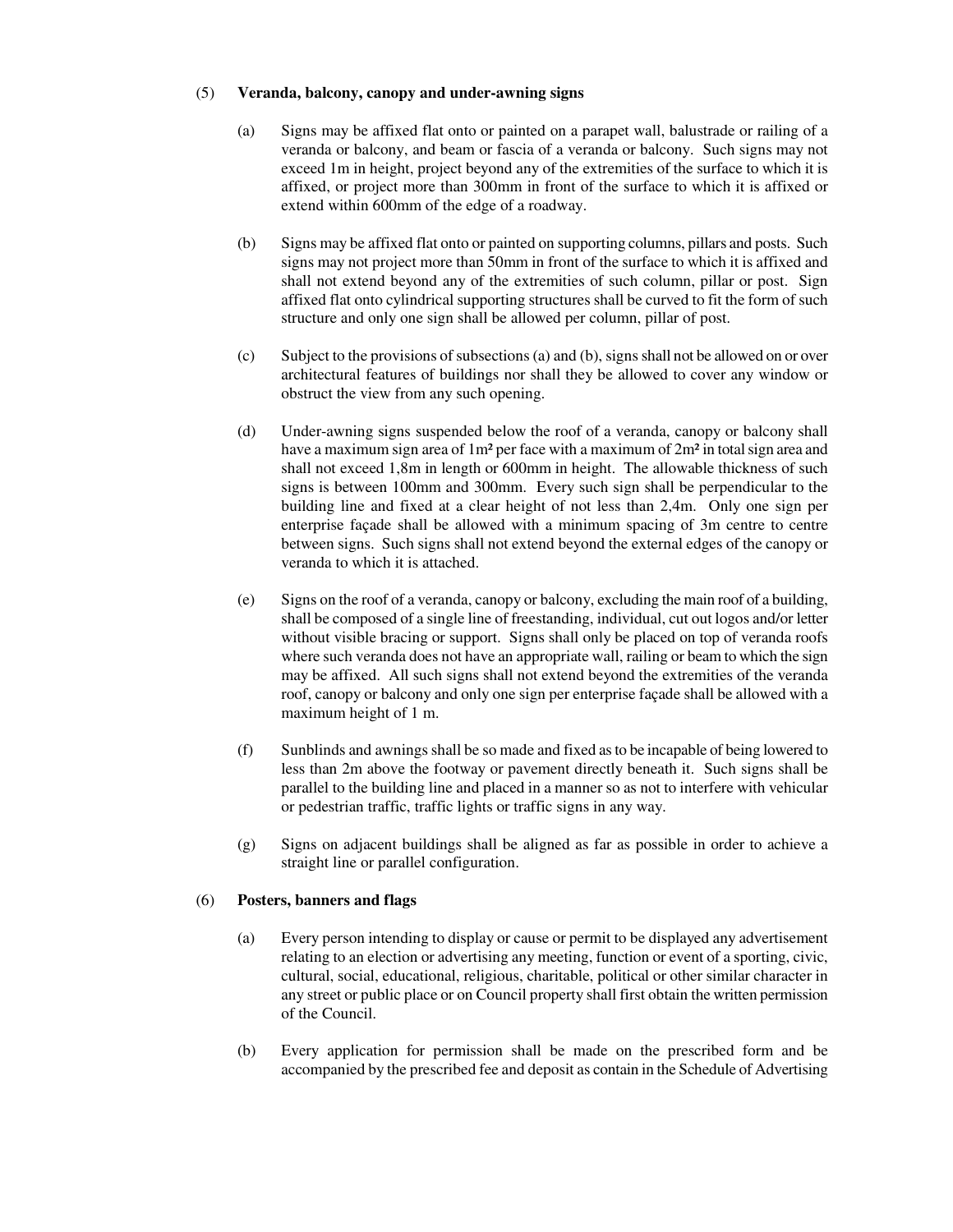Sign Charges (Schedule A); such deposit shall be refunded when all the advertisements have been removed to the satisfaction of the Council. The applicant shall, on application, submit a copy of all the posters to which the application relates and written details of the streets in which the posters are to be displayed.

- (c) Any person who displays or causes a poster, banner or flag advertisement to be displayed shall comply with the following requirements to the Council's satisfaction;
	- (i) Any advertisement relating to an election, meeting, function or event shall be a maximum size of 600mm high x 450mm wide; shall have a clear height of minimum 2m; and shall be securely fixed to durable hardboard or other approved backing board.
	- (ii) In the case of banners or flags, the maximum size shall be 3m², suspended between non-corrosive pole/s or other approved support/s; and which shall be placed and fastened in such a manner so as not to constitute a danger to any vehicular traffic, pedestrian, person/s or property in any street, public place or Council property.
	- (iii) Any person/s or, in the case of election advertising, each political party displaying or causing to display any poster advertisement relating to the same meeting, function or event shall only be permitted one poster per electricity lamppost. No posters are permitted to be displayed on bridges, traffic lights, traffic signs, natural features, freeways and/or national routes.
	- (iv) Any advertisement relating to an election, meeting, function or event shall not be placed in such a manner that the content of separate advertisements when read in succession, forms a continuous relative legend.
	- (v) Any advertisement relating to a meeting, function or event other than an election, shall not be displayed for longer than 14 (fourteen) days before the day on which it begins or longer than 3 (three) days after the day on which it ends. Election advertisements may be displayed from the beginning of the day of declaration of an election to the end of the third day after the election.
	- (vi) The total number of posters displayed at any one time relating to any meeting, function or event may not exceed 100, except in special circumstances and with the consent of the Council. In the case of election advertisements, no limitation will be placed on the number of posters displayed.
	- (vii) Any advertisement relating to an election shall be on the basis of a written agreement between the Independent Electoral Commission and the relevant political party.
	- (viii) Banners approved in terms of this section may not be larger than 6m².
	- (ix) Auction posters approved in terms of this section may not be larger than 2m².
	- (x) Banners and flags may be applied for as directional advertising forstreetscaping urban areas such as pedestrian malls and gateways or for displaying only the name, corporate symbol and nature of enterprises.
- (e) Every poster for which permission is granted shall be provided with a Councilsticker or marking which shall be visibly displayed to indicate the Council's approval and the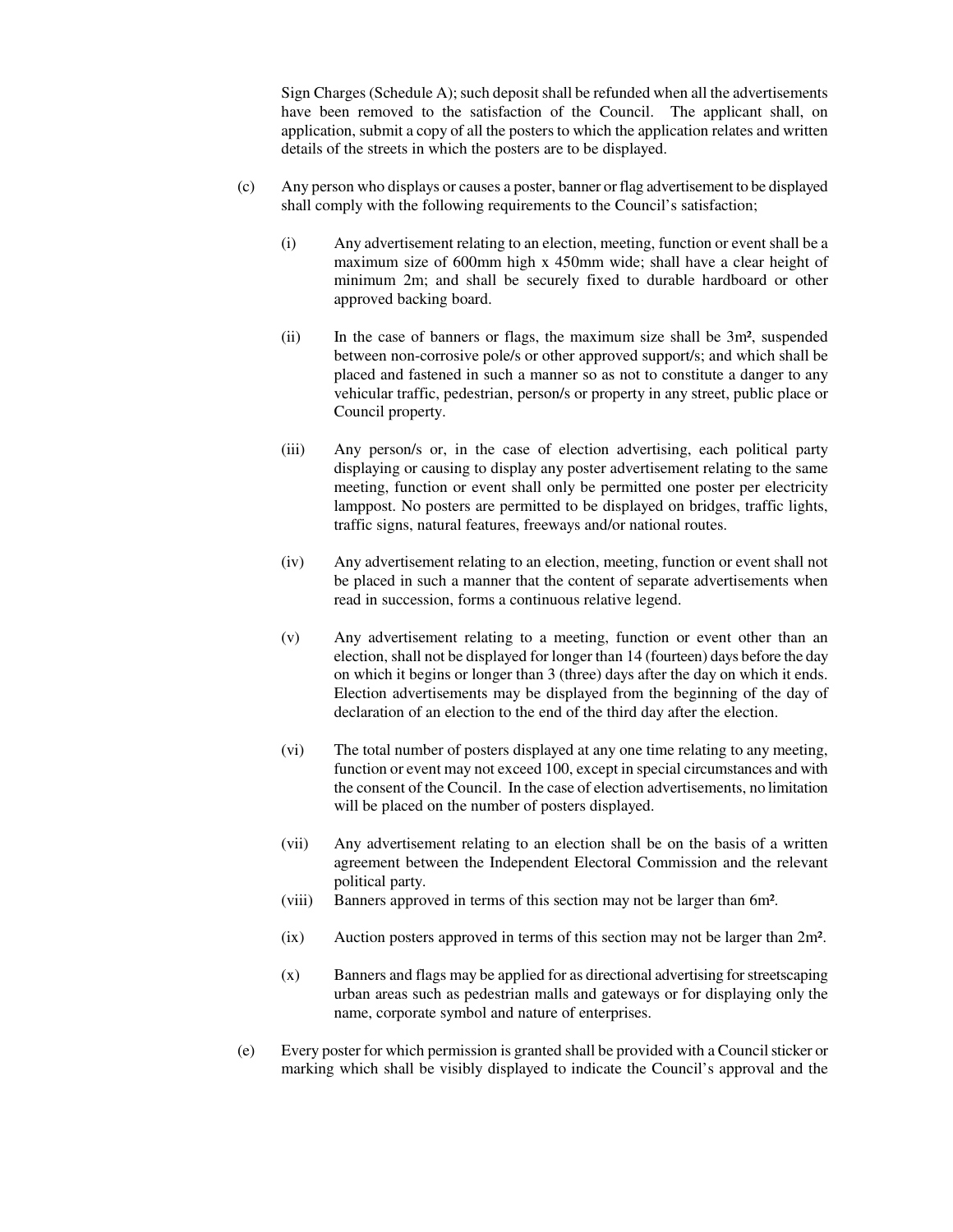Council shall be entitled to retain one such poster for identification purposes.

#### (7) **Estate agents' boards and portable boards**

- (a) Every agent or person intending to display, cause or permit to be displayed any portable board, shall annually submit the prescribed, written application to the Council and pay the prescribed fee for approval of the number of portable boards specified in such application.
- (b) Any person who displays or causes any such portable board to be displayed on any Council property other than a road reserve, unless specific approval has been granted for the display on other property of the Council, shall comply with the following requirements to the Council's satisfaction:
	- (i) Portable boards are only to be used for the purpose of indicating the route to the property or premises to be sold or advertised.
	- (ii) Portable boards are to be of appropriate structure and size, not exceeding 600mm², and collectively the number of boards displayed may not, in the opinion of the Council, detract from the amenities of the streetscape or environment.
	- (iii) Subject to the provisions of the Road Traffic Act and other applicable legislation, portable boards are not to be positioned nearer than 1,8m from the edge of the roadway, and placed at such height that the lower edge of the board does not exceed 600mm above the ground.
	- (iv) Portable boards are not to be positioned nearer than 10m from any road intersection, entrance or exit from a dual carriage way or freeway as defined in the Road Traffic Act or other applicable legislation.
	- (v) Portable boards are not to be positioned so as to obstruct the view of any road traffic sign or street name sign from any portion of roadway as defined in the Road Traffic Act or other applicable legislation.
	- (vi) Portable boards are not to be positioned so as to hinder or obstruct pedestrians' right of way on a sidewalk or to unfairly prejudice other traders.
	- (vii) The display of portable boards for show-houses will only be permitted on Saturdays, Sundays and public holidays. Other approved portable boards advertising services may only be displayed during normal trading hours, hereafter they shall be removed.
	- (viii) Only one portable board per street frontage per enterprise shall be allowed to advertise services and such signs shall be placed directly in front of the advertiser's premises.
	- (ix) Applicants will be required to indemnify the Council against any claims that may arise from the placement of such signs within the road reserve or on Council property and shall be required to procure third party insurance for this purpose.

#### (8) **Aerial advertisement**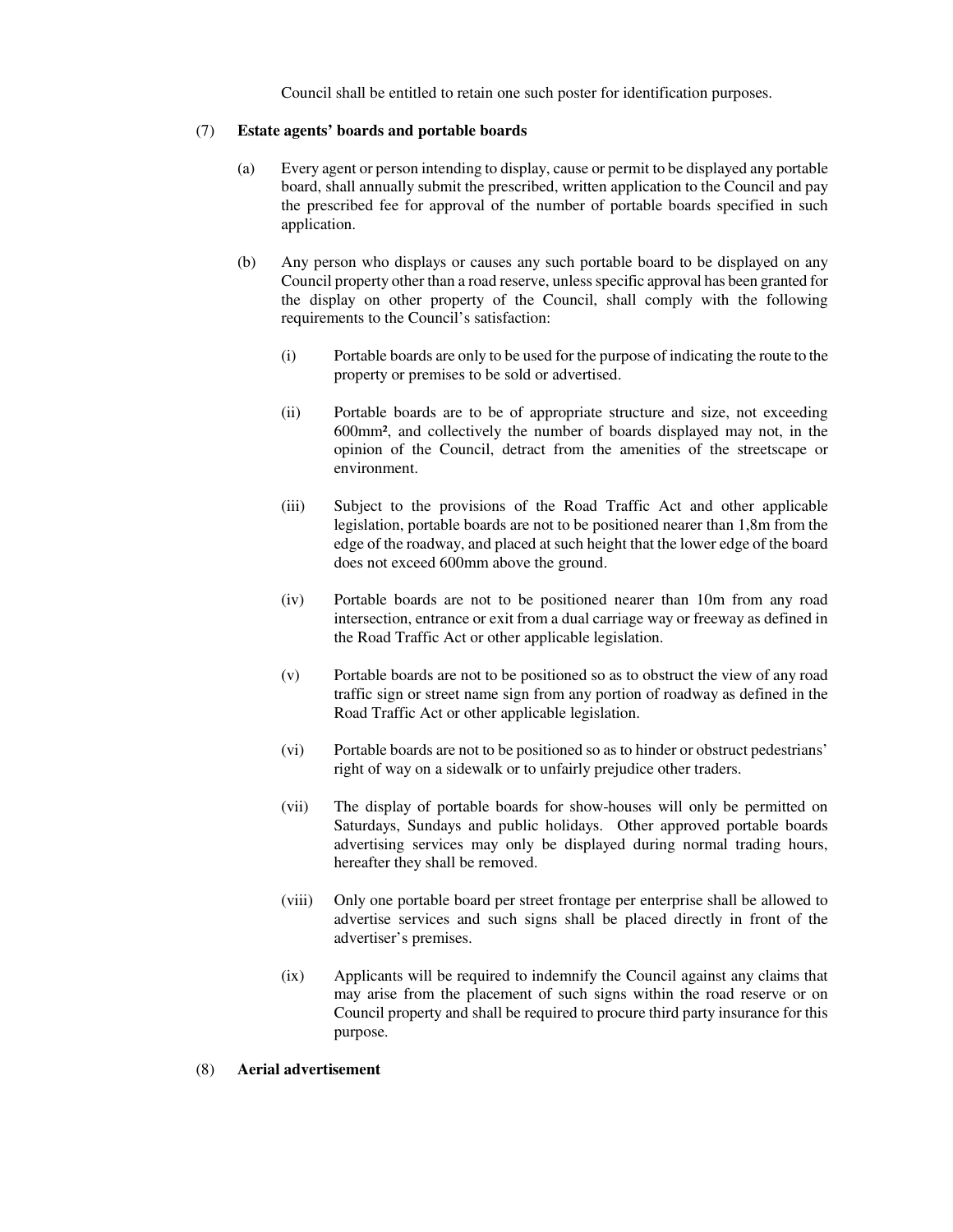- (a) Every person who wishes to display or cause to display an aerial advertisement, except by means of an aircraft, shall submit to the Council a written application on the prescribed form and pay the prescribed fee and such application shall be accompanied  $by -$ 
	- (i) particulars of the content of dimensions of the aerial advertisement and of the aerial device by means of which the advertisement is to be displayed as well as the materials used and method of construction and anchorage;
	- (ii) particulars of the intended location with a description of the premises to which the aerial device will be anchored or tethered and details of electricity and telephone poles and cables and other structures within 30m of the point of anchorage;
	- (iii) the name and address of the person/s or contractor/s displaying the aerial advertisement and the name and address of the approved competent person in attendance of the aerial device and of its owner;
	- (iv) the period and times of intended display;
	- (v) where the applicant is not the owner of the premises to which the aerial device is to be anchored or tethered, the written consent of the owner for such anchoring;
	- (vi) proof of the provision of an automatic deflation device;
	- (vii) adequate public liability insurance to the Council's satisfaction; and
	- (viii) approval and any conditions and requirements prescribed by the National Civil Aviation Authority.
- (b) No aerial advertisement shall be displayed or caused to be displayed on, from or over Council property, including any street or public place, unless approval has been granted by the Council who may impose such conditions as it deems fit.

#### (9) **Advertising vehicles**

- (a) Every person who wishes to display or cause to display any advertisement on an advertising vehicle shall annually submit to the Council a written application on the prescribed form and pay the prescribed fee, and such application shall be accompanied  $by -$ 
	- (i) particulars of the materials of which the advertising sign is made, its dimensions, and the manner of its construction and the method by which it is secured to the advertising vehicle;
	- (ii) the name, address and telephone number of the owner of the vehicle or, if the owner resides or has his place of business outside the boundaries of the Council, of the person having control over the vehicle at all times; and
	- (iii) a copy of the current vehicle licence issued in respect ofsuch vehicle as well as the registration as required in terms of the Road Traffic Act.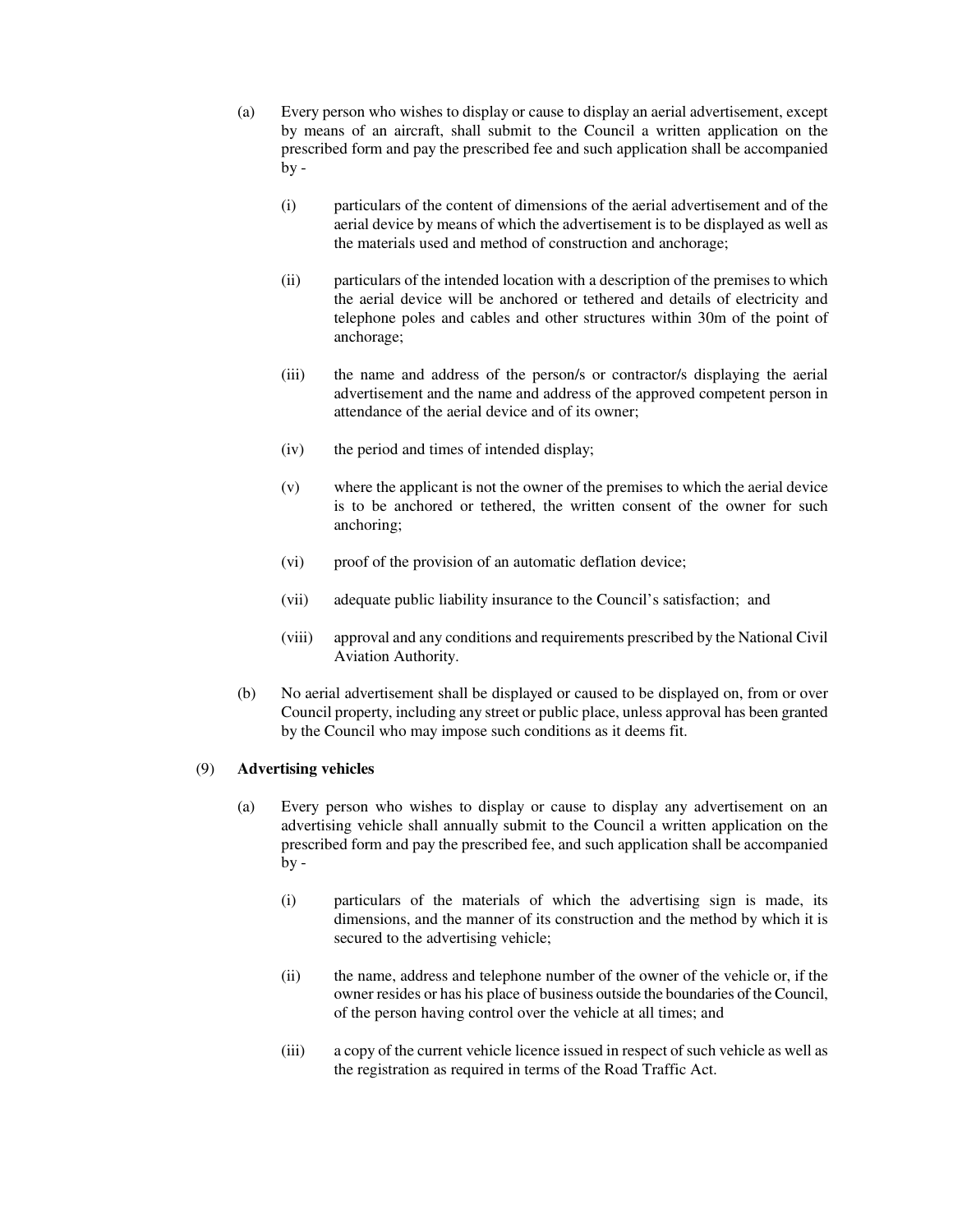- (b) No advertising vehicle shall be placed or caused to be placed on private property or Council property, including any demarcated parking bay, in a public road or within a road reserve -
	- (i) unless the prior written approval of the Council has been obtained in terms of these By-laws and designated display site(s) have been approved in terms of these By-laws; and
	- (ii) provided that, if no approved designated site(s) exists, advertising vehicle signs shall only be permitted to be displayed if they are mobile at all times and comply with legislation and conditions imposed by the Council.
- (c) Advertising vehicles parked on private property for the purpose of storage shall be positioned in such a manner as not to be visible from a street or public place.
- (d) The advertising panel or portion of the vehicle used for transit advertising shall not exceed a cumulative total of 6m².
- (e) Notwithstanding any provisions of these By-laws, the Council or its authorised officials may, without prior notice, remove an advertising vehicle from Council property, and in the case of an unauthorised advertising vehicle on private property, the Council may serve notice instructing the immediate removal thereof.
- (f) Unless an advertising vehicle impounded by the Council in terms of paragraph (e) has been reclaimed within a period of three (3) months from the date of notification, such vehicle shall be disposed of by the Council to defray any costs involved. Impounded advertising vehicles shall only be released by the Council after all removal costs and fines have been paid in full and a copy of the current licence registration papers have been submitted for verification.

## **13. PRESUMPTIONS**

- (1) If any person is charged with an offence in terms of these By-laws, it shall be presumed that–
	- (b) any person/s who erects or displays or who causes to be erected or displayed any advertisement or sign, whether such person/s be the applicant, the owner or the occupier of the premises, the manufacturer of any part of the signage structure or the proprietor of the undertaking or activity to which such an advertisement relates and any of their agents, shall be deemed to have displayed, caused, allowed or consented to such advertisement or sign being displayed until the contrary is proved;
	- (c) any person/s, club, body or political party responsible for organising, sponsoring, promoting or in control of any meeting, function or event to which a sign, poster, election or aerial advertisement relates, shall be deemed to have displayed, caused, allowed or consented to such advertisement orsign being displayed until the contrary is proved;
	- (d) any person/s whose name appears on the advertisement or sign or whose product or services are advertised on such sign shall be deemed to have displayed, caused, allowed or consented to such advertisement or sign being displayed until the contrary is proved;
	- (e) an advertisement displayed upon the exterior wall or fence constituting the apparent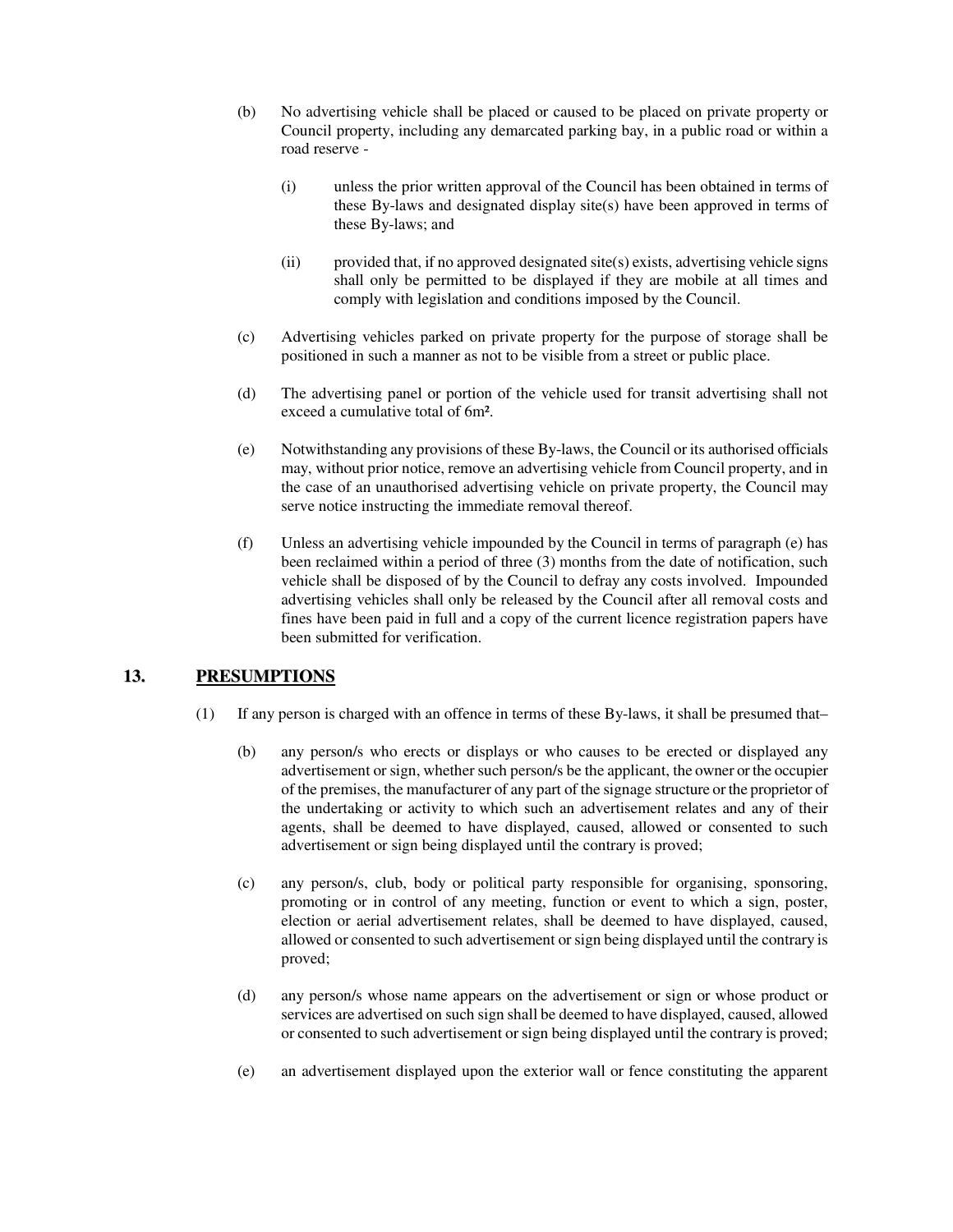boundary of any premises and fronting any street or public place shall be deemed to be displayed in a street or public place;

- (f) where any notice or other document is required by these By-laws to be served on any person, it shall be deemed to have been properly served, within 5 (five) working days of dispatch, if served personally on him/her or any member of his household apparently over the age of sixteen years at his/her place of residence, or on any person employed by him at his place of business, or if sent by registered post to such person's residential or business address as it appears in the records of the Council, or if such person is a company, closed corporation or a trust, if served on any person employed by that company, closed corporation or trust at its registered office, or if sent by registered post to such office;
- (g) any advertisement orsign lawfully in existence prior to the date of promulgation of these By-laws shall be presumed to have been lawfully displayed or erected in terms of these By-laws: Provided that it is continuously displayed or kept in position without any alteration other than a minor alteration approved in writing by the Council; and
- (h) anything done under or in terms of any provision repealed by these By-laws shall be deemed to have been done under the corresponding provisions of these By-laws and such repeal shall not affect the validity of anything done under the By-lawsso repealed. Any application lodged and pending before the Council at the time of commencement of the policy and/or promulgation of these By-laws, shall be dealt with in terms of these By-laws.

### **14. SAVINGS IN RESPECT OF EXISTING SIGNS**

The following provisions shall apply in respect of the existing signs lawfully displayed at the date of promulgation of these By-laws:

- (1) Where any such sign complies with the provisions of these By-laws such sign may be continued to be displayed, subject to the provisions of these By-laws and shall be deemed to be a sign approved by the Council in terms of these By-laws.
- (2) Where any such sign does not comply with the provisions of these By-laws such sign may be continued to be displayed, subject otherwise to the provisions of these By-laws: Provided that -
	- (a) if the sign is a sign to which the provisions of section 8 of these By-laws are applicable, the Council may, without in any manner detracting from its right to require the removal of such sign, by notice in writing require the person having possession or control of such sign, to alter, modify or adjust such sign within a period of 90 (ninety) days from the date of receipt of such notice, or such longer period as the Council may specify, in order that it may be made to comply with these By-laws.

Any such person who fails to comply with such notice, shall be guilty of an offence.

- (b) No such sign shall be repainted, renovate or reconstructed, unless it is first made to comply with the provisions of these By-laws, and the approval of the Council thereto has been obtained in terms of section 2 of these By-laws. Any person who repaints, renovates or reconstructs any such sign in contravention of the provisions hereof, shall be guilty of an offence.
- (c) The Council may, at any time after the expiration of a period of 3 (three) years from the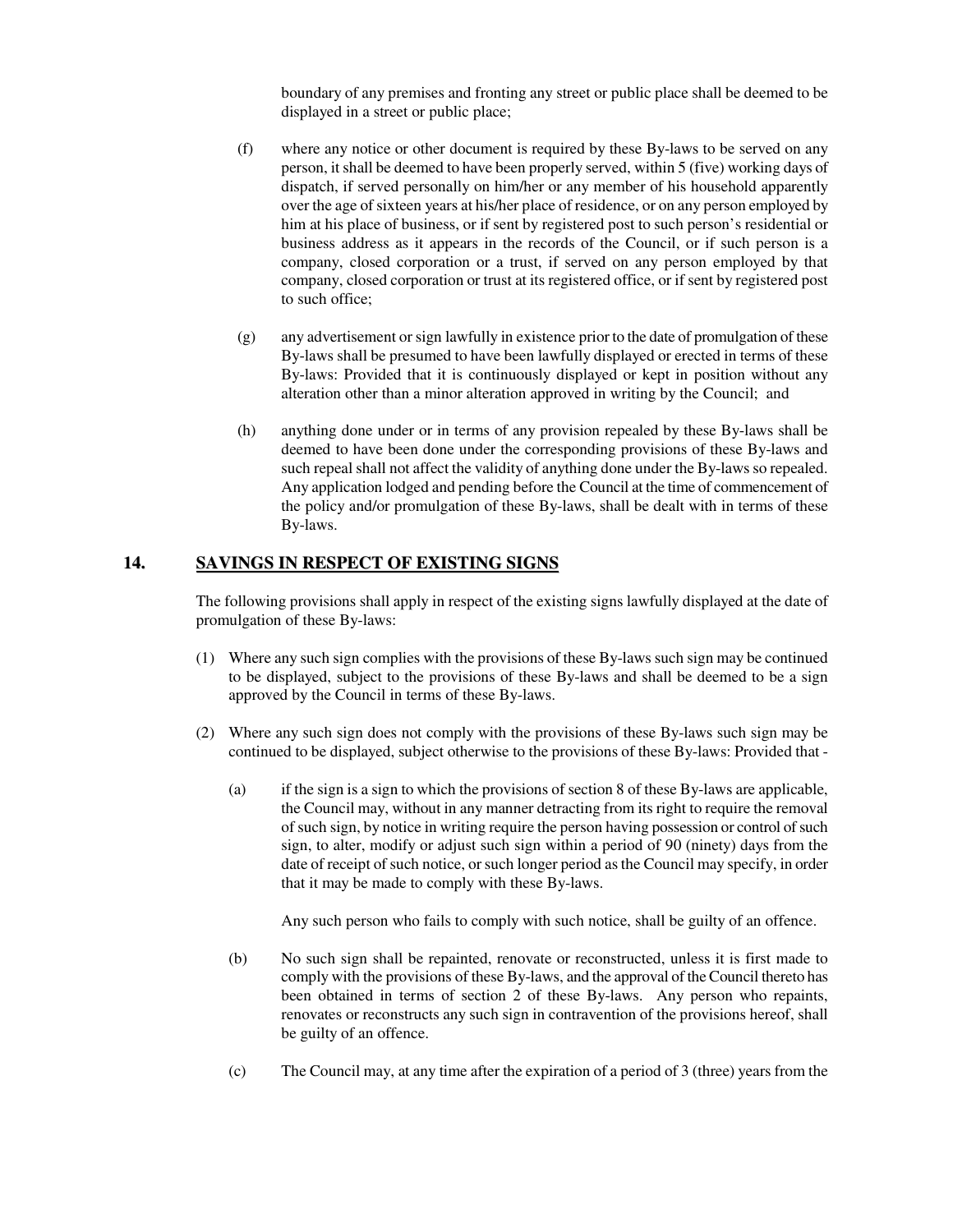date of the promulgation of these By-laws by notice in writing, require the person having possession or control of any such sign (not being a sign to which the provisions of section 8 of these By-laws are applicable) to alter, modify or adjust such sign in order that it may be made to comply with these By-laws; or alternatively, to remove such sign, within a period of 30 (thirty) days from the date of receipt of such notice or such longer period as the Council may specify.

Any such person who fails to comply with such notice shall be guilty of an offence.

(3) Any existing sign not lawfully displayed at the date of promulgation of these By-laws shall be removed by the owner or person having possession or control thereof.

### **15. PENALTIES**

Any person who contravenes any provision of these By-laws shall be guilty of an offence and liable, upon conviction, to a fine or imprisonment for a period not exceeding six months or both the fine and the imprisonment.

### **16. AREAS OF CONTROL**

\* Refer to Schedule B.

### **17. APPLICATION**

The Council may by notice in the *Provincial Gazette*, determine that the provision of these By-laws do not apply in certain areas within its area of jurisdiction from a date specified in the notice.

### **18. REPEAL OF BY-LAWS**

The By-laws relating to the Control of Outdoor Advertising are hereby repealed and replaced by these By-laws, which are to become effective on promulgation hereof.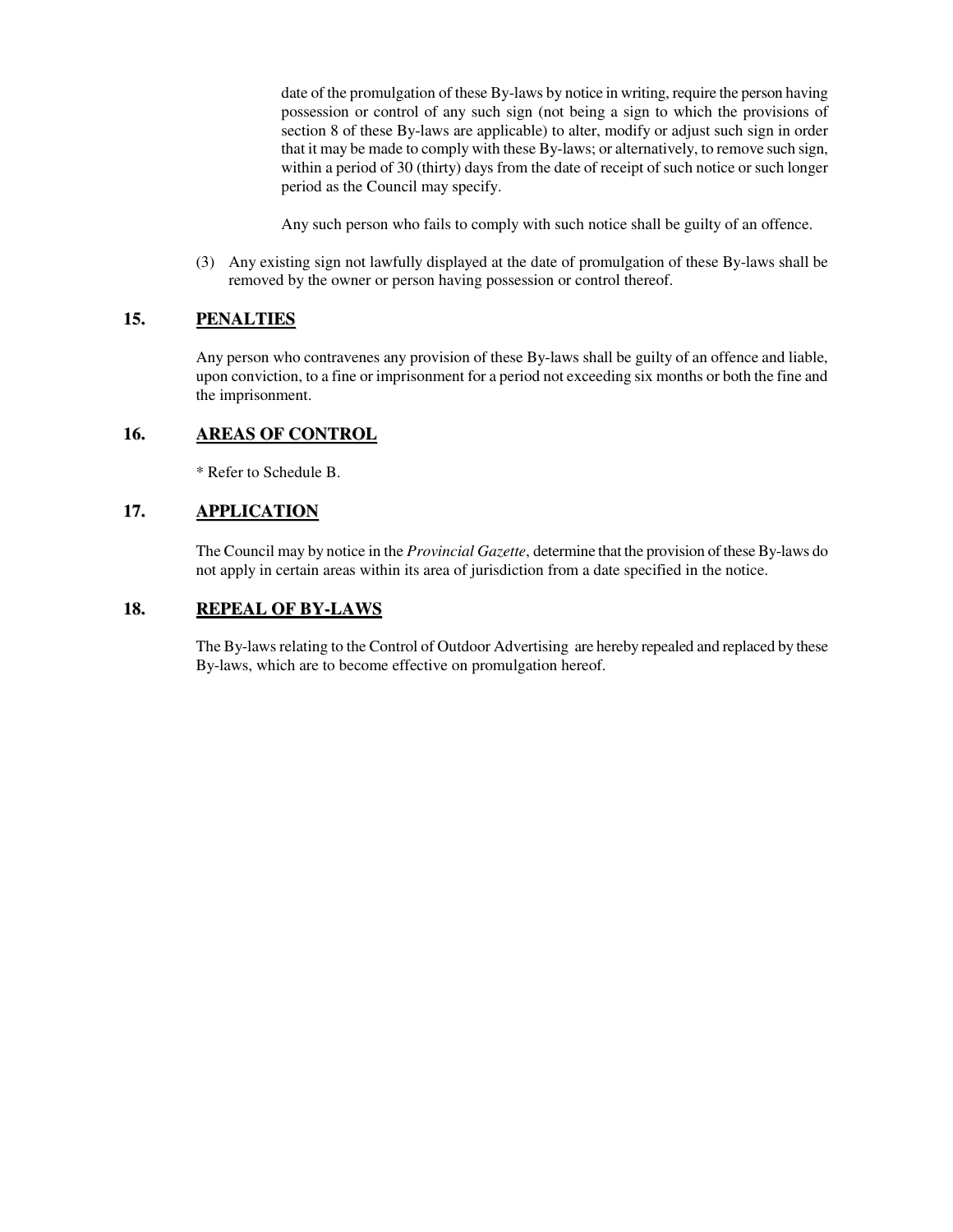#### **SCHEDULE A : ADVERTISING SIGN CHARGES**

#### **A. Application fees and deposits for a licence/permit for outdoor advertising**

Every person who applies to the Council for its approval or permission shall, on making application, pay to the Council the charge determined therefore and no application shall be considered until such charge has been paid; the charges are set out below:

- 1. A non-refundable application fee of R150.00 (One Hundred and FiftyRand) must be tendered with each application forsign types 2 (ground signs), 3 (wall signs), 4 (roof signs) and 5 (veranda, balcony, canopy and under-awning signs). Any minor amendment to an application, considered by the duly authorised official of Council to be a minor amendment, may be submitted at a reduced application fee of R50.00 (Fifty Rand) each.
- 2. A non-refundable application fee of R450.00 (Four Hundred and Fifty Rand) must be tendered with each application for sign type 1 (billboards) and all non-locality bound signs in excess of 12m².
- 3. The approval fee for 1 and 2 is R40.00 (Forty Rand) per square metre of advertising display or part thereof with a minimum fee of R40.00 (Forty Rand) per application.
- 4. A non-refundable application fee of R50.00 (Fifty Rand) must be tendered with each application for advertisementsforsign types 6 (posters, banners and flags).
- 5. On approval of posters, the applicant must purchase non-refundable stickers from the Council which are to be clearly visible on all posters displayed as follows:
	- (a) R1.00 (One Rand) per sticker to be paid for each poster to be displayed for non-profit bodies only. These posters must display the fundraising numbers of the bodies or a formal constitution has to be submitted to the Council. No commercial advertising and logos of sponsors will be permitted to appear on such posters;
	- (b) R2.50 (Two Rand and Fifty Cents) per sticker to be paid for each poster to be displayed for religious, sporting, social, cultural, political and other events. A subordinate percentage of commercial advertising and logos of sponsors is permitted to appear on such posters; or
	- (c) R5.00 (Five Rand) per sticker to be paid for each poster to be displayed for events considered by the Council or its duly authorised officials to be primarily of a commercial nature.
- 6. A non-refundable application fee of R600.00 (Six Hundred Rand) per annum or part thereof must be tendered with the annual application for sign type 7 (estate agents' boards); the maximum number of boards required at any given time to be specified in such application.
- 7. A non-refundable application fee of R50.00 (Fifty Rand) each per annum must be tendered with the annual application forsign type 7 (portable boards or any other collapsible structure).
- 8. A non-refundable application fee of R200.00 (Two Hundred Rand) must be tendered with each application for sign type 8 (aerial advertisements); adequate public liability insurance for the duration of display will also need to be furnished to Council's satisfaction.
- 9. A non-refundable application fee of R1 200.00 (One Thousand Two Hundred Rand) per annum or part thereof must be tendered with each annual application for any sign type 9 (advertising vehicles); a certified copy of the current vehicle licence will also need to be furnished.
- 10. An encroachment fee of R45/m² to be paid on approval of an application for each sign type that encroaches over Council property.
- **Note:** The duration of approval for all advertising signs shall be at the Council's discretion.

#### **B. Fines and penalties for offences and removal of advertising signs in terms of sections 9 and 14**

- 1. Upon conviction of a first offence, the offender shall be liable to a fine or imprisonment for a period not exceeding 3 (three) months, or both the fine and imprisonment.
- 2. In the case of a continuing offence, the offender shall be liable to a further fine not exceeding R100.00 (One Hundred Rand) for every day during the continuance of such offence.
- 3. Upon conviction of a second or subsequent offence, the offender shall be liable to a fine or imprisonment for a period not exceeding 6 (six) months, or both the fine and imprisonment.
- 4. For the unauthorised display of sign types 6 (posters, banners or flags), the offender shall be liable to a fine or imprisonment for a period not exceeding 3 (three) months.
- 5. For the unauthorised display of sign types 7 (estate agents boards, portable boards or any other collapsible structure), the offender shall be liable to a fine or imprisonment for a period not exceeding 6 (six) months.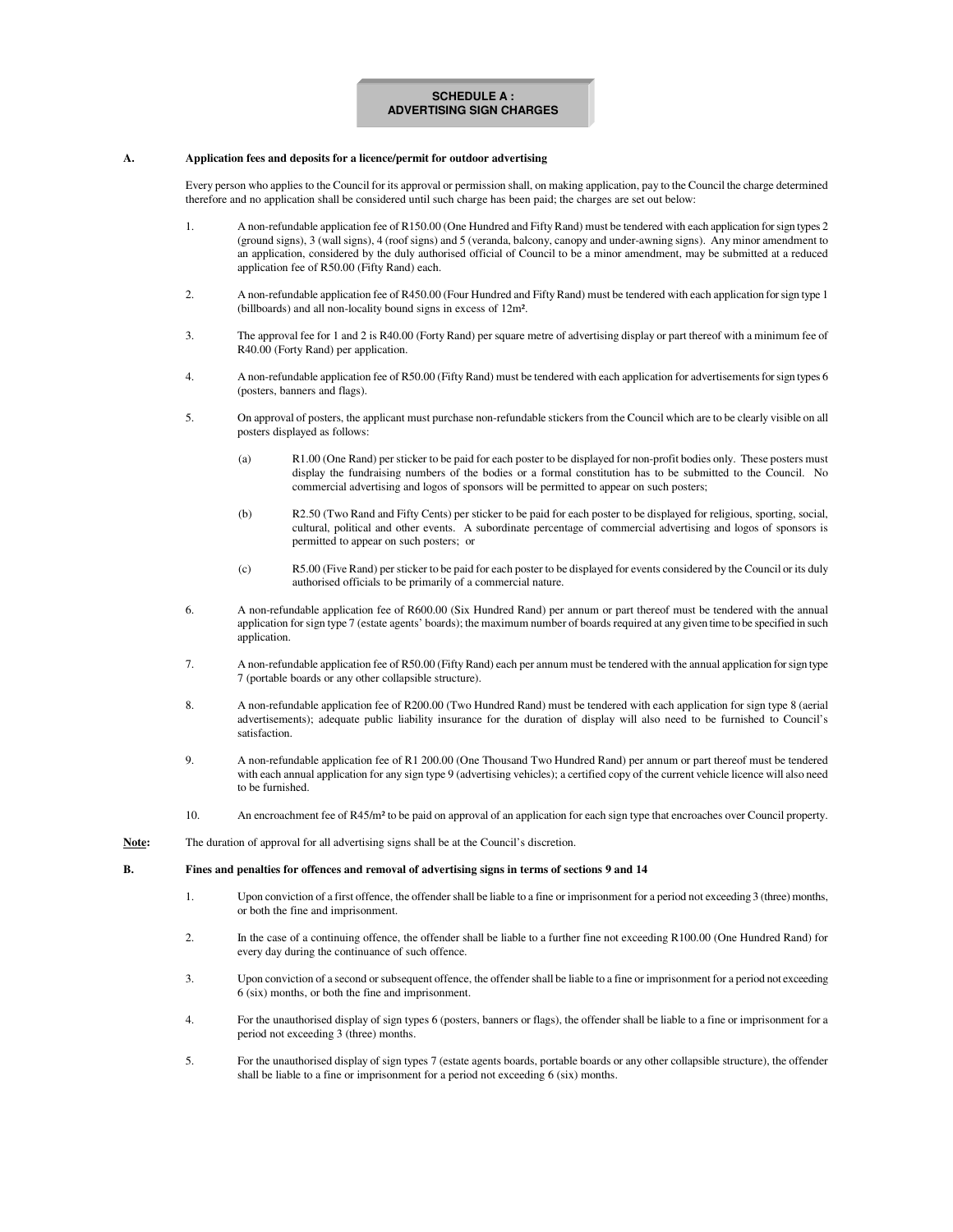- 6. Any person contravening sections 9 and/or 14 shall upon conviction be liable to a fine or imprisonment for a period not exceeding 6 (six) months, or both the fine and imprisonment.
- **Note:** Any advertising sign which has been removed and confiscated but not destroyed by the Council, as a result of non-compliance with these Bylaws, may be repurchased by the original owner/applicant at the cost incurred as a result of such removal and/or storage.

Furthermore, any sign/s removed and not repurchased within 60 (sixty) days of confiscation, or 3 (three) months in the case of advertising sign type 9 (advertising vehicles), shall be disposed of by the Council to defray expenses.